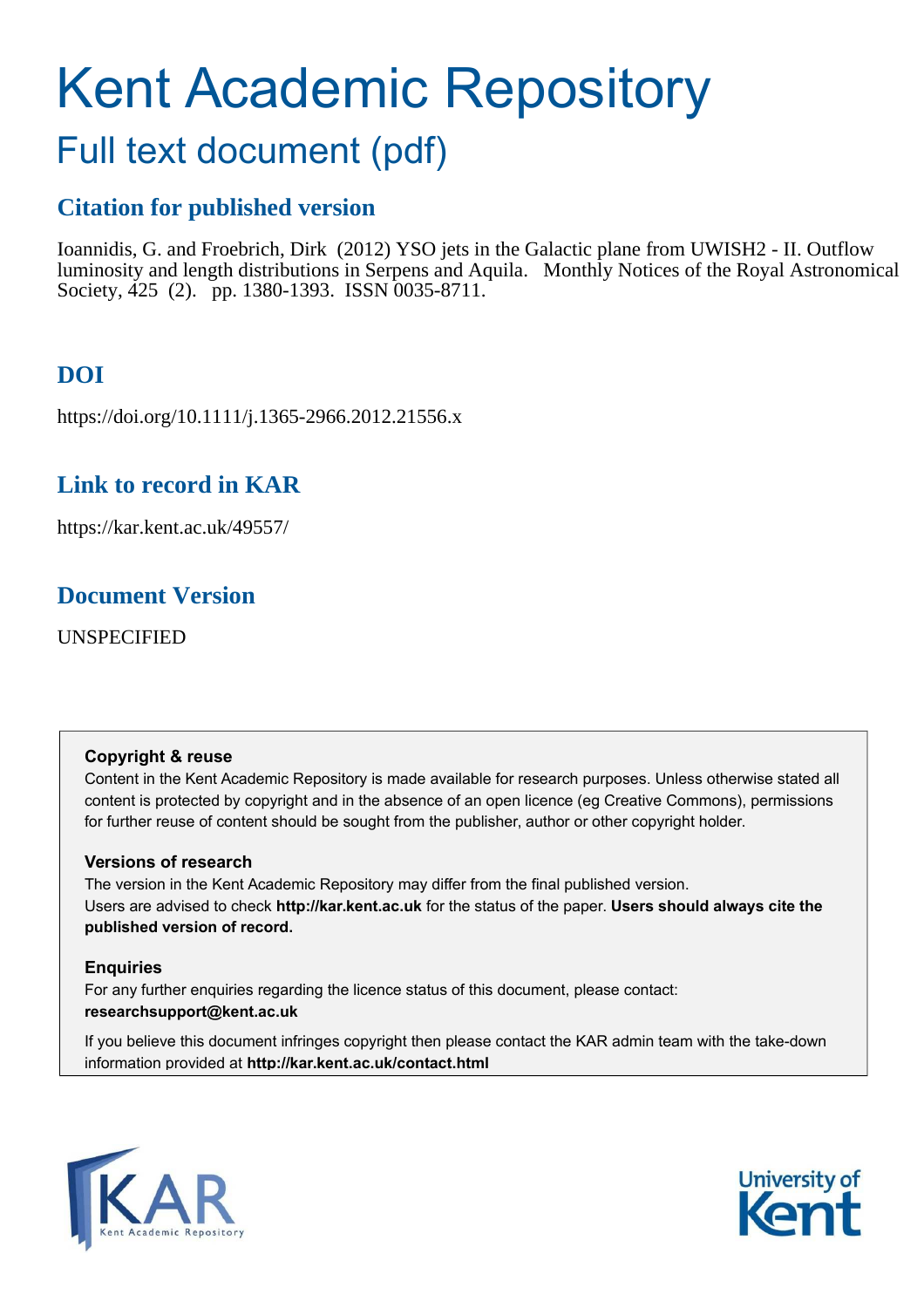## **YSO jets in the Galactic Plane from UWISH2: II - Outflow Luminosity and Length distributions in Serpens and Aquila**

G. Ioannidis<sup>1\*</sup>, D. Froebrich<sup>1</sup><sup>†</sup>

<sup>1</sup> *Centre for Astrophysics and Planetary Science, University of Kent, Canterbury, CT2 7NH, UK*

Received sooner; accepted later

#### **ABSTRACT**

Jets and outflows accompany the mass accretion process in protostars and young stellar objects. Using a large and unbiased sample, they can be used to study statistically the local feedback they provide and the typical mass accretion history. Here we analyse such a sample of Molecular Hydrogen emission line Objects in the Serpens and Aquila part of the Galactic Plane. Distances are measured by foreground star counts with an accuracy of 25 %. The resulting spacial distribution and outflow luminosities indicate that our objects sample the formation of intermediate mass objects. The outflows are unable to provide a sizeable fraction of energy and momentum to support, even locally, the turbulence levels in their surrounding molecular clouds. The fraction of parsec scale flows is one quarter and the typical dynamical jet age of the order of  $10^4$  yrs. Groups of emission knots are ejected every  $10^3$  yrs. This might indicate that low level accretion rate fluctuations and not FU-Ori type events are responsible for the episodic ejection of material. Better observational estimates of the FU-Ori duty cycle are needed.

**Key words:** ISM: jets and outflows; stars: formation; stars: winds, outflows; ISM: individual: Galactic Plane

#### **1 INTRODUCTION**

Star formation and in particular the mass accretion process is accompanied by the ejection of jets and outflows. These interact with the surrounding interstellar medium by shocks which excite, ionise or dissociate atoms and molecules. It is thought that these outflows provide localised feedback, i.e. they infuse energy and momentum into the ISM. In particular in low mass star forming regions where massive stars and their energetic radiation and winds are absent, they might be the governing mechanism to terminate further star formation (Walawender et al. (2005)). Thus, there are a number of 'small' scale studies to characterise the population of outflows in nearby individual low mass star forming regions (e.g. Stanke (2001), Walawender et al. (2005), Hatchell et al. (2007), Davis et al. (2009), Khanzadyan et al. (2012)).

However, a large fraction, if not the majority of Galactic star formation is occurring in the presence of more massive stars and potentially in clusters along the Galactic Plane. We hence aim to characterise the general population of outflows from protostars and young stellar objects in an unbiased way. In order to have a representative sample of outflows which is free from selection effects

we are conducting an unbiased search for jets and outflows in the Galactic Plane using the UKIRT Wide Field Infrared Survey for H<sub>2</sub> (UWISH2, Froebrich et al. (2011)). The sample of outflows from this survey will allow us to perform a statistical investigation of their properties and to address some of the open questions in the field such as: Why does a fraction of objects have no outflows, i.e. what triggers/stops outflow activity? Are the outflows related to FU-Ori type outbursts and if so how?

In this project, we focus our attention on the Serpens/Aquila region in Galactic plane, covered by UWISH2. In particular we investigate the area  $18° < l < 30°$ ,  $-1.5° < b < +1.5°$  which approximately covers 33 square degrees. In Ioannidis & Froebrich (2012) (Paper I hereafter) we presented the data (also discussed in Froebrich et al. (2011)) and discuss our detection method of jets/outflows and their potential driving sources. We did increase the sample of known Molecular Hydrogen emission-line Objects (MHOs) 15-fold and investigated their basic properties such as fluxes, apparent projected lengths and spatial distribution. We find that the flows tend to cluster in groups of a few  $(3-5)$  objects on scales of 5 pc, larger than typical young clusters. The scale height of the outflows with respect to the Galactic Plane is about 30 pc, similar to massive young stars.

In this paper we discuss in detail how we measure and calibrate the distance to the outflows in our sample (Sect. 2). In Sect. 3

<sup>⋆</sup> E-mail: gi8@kent.ac.uk

<sup>†</sup> E-mail: df@star.kent.ac.uk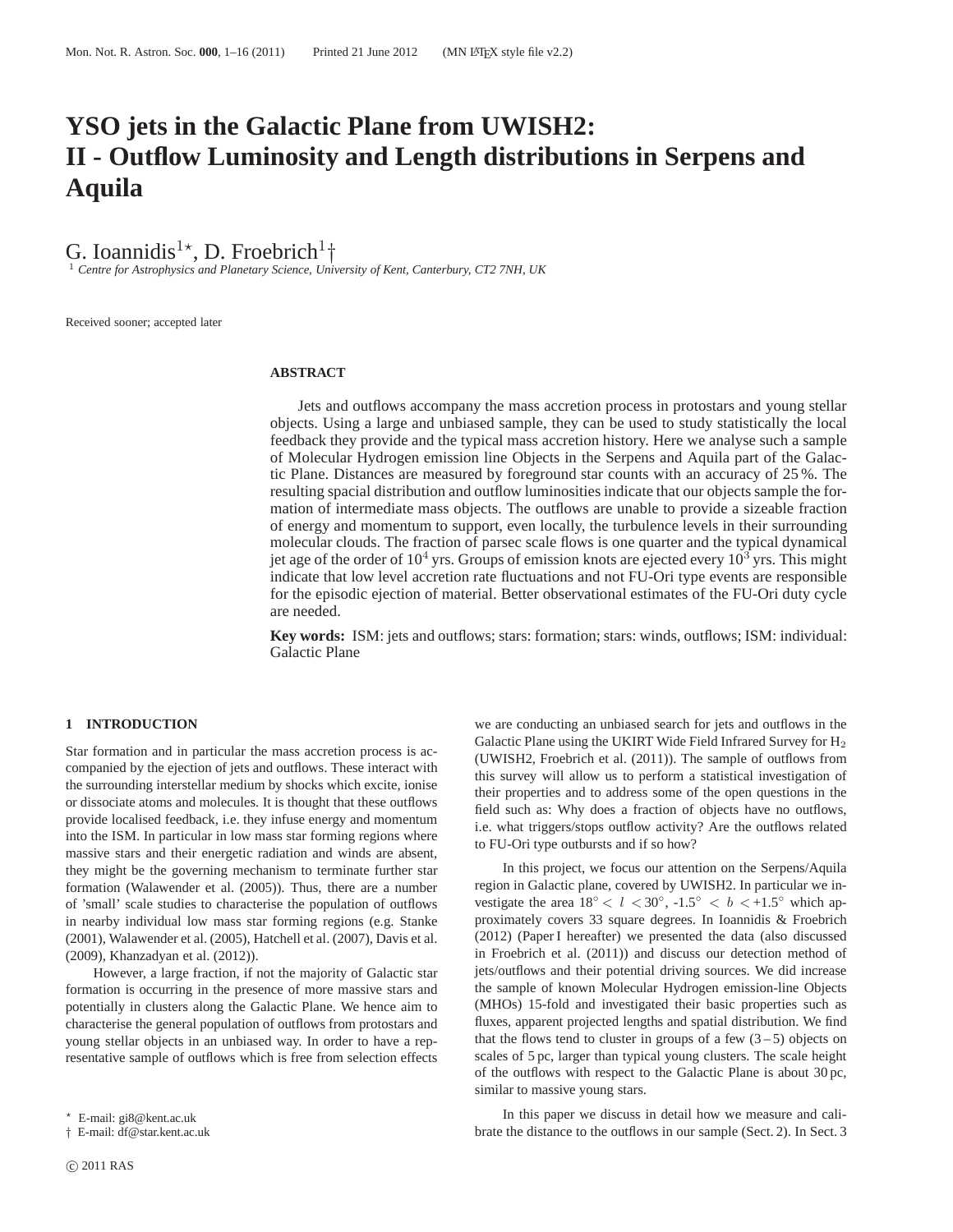

**Figure 1.** Distribution of the  $J - K$  UKIDSS colour of stars near the Glimpse source G024.1838+00.1198, one of our calibration regions. One can clearly identify the separation of foreground and background stars at a value of  $J - K = 2.3$  mag.

we present our analysis, results and discussion. We re-evaluate the distribution of objects with respect to the Galactic Plane taking into account the measured distances. We then determine the statistically corrected luminosity functions and the associated star formation rate. We continue by presenting our investigation of the total jet energy and momentum input from our outflows into the interstellar medium. Furthermore, we analyse the outflow length distribution and the frequency of mass ejections.

In our forthcoming paper (Ioannidis & Froebrich, in preparation, hereafter Paper III), we will investigate in detail the driving sources and how their properties (e.g. luminosity, age, accretion rates) relate to the outflow parameters (e.g. luminosity, length).

#### **2 DATA ANALYSIS**

#### **2.1 Distance Determination**

The determination of physical properties of the outflows, such as luminosity or length, requires us to know the distances to all objects in our sample. As has been shown in Paper I, the vast majority (above 90 %) of outflows in our sample are new discoveries. Thus, it is highly unlikely that we find objects with a known distance associated to all our objects. Even if we find literature distances to most of our objects, then they will most likely be measured by a mix of different methods – introducing biases. Finally, it is impractical to measure radial velocities for all objects (similar to the approach used in the Red MSX Source (RMS, MSX - Midcourse Space Experiment) survey by Urquhart et al. (2008) to determine distances. Only eight of our objects do actually coincide with RMS sources of known distance (they are indicated by  $a + sign$  in the main result table in Appendix A). We thus require a way to determine the distances to all our objects in a homogeneous and unbiased way in order to obtain e.g. a statistically correct luminosity distribution.

We use the UKIDSS GPS near infrared JHK data (Lucas et al. (2008)) to determine the projected number density of foreground stars to the dark clouds associated with our jets and outflows. A similar approach has been used recently in Foster et al. (2012). They find that this extinction distance method agrees well with the maser parallax distances (within the errors) and is thus highly reliable. Similarly Froebrich & Ioannidis (2011) have used this method successfully to determine the distance to the cluster Mercer 14.

For each cloud with detected jets and outflows we perform the following: i) We select JHK photometry of the 'darkest' part of the cloud to ensure that as few background stars as possible are included. The area selected has to be as large as possible to get a good reliable estimate of the number of foreground stars. ii) We plot a histogram of the  $J - K$  colour of all selected stars and manually identify the break  $(J-K)_{lim}$  in the distribution caused by the cloud's extinction. In Fig. 1 we show an example of the cloud near G024.1838+00.1198 (one of our calibration objects, see Sect. 2.2) for which we find  $(J - K)_{lim} = 2.3$  mag. We consider the break to be real if at least  $5 - 10$  stars are apparently missing in one or more histogram bins. iii) We determine the projected foreground star density as the number of stars bluer than  $(J - K)_{lim}$  per unit area. Note that only stars above the local GPS completeness limit (determined as peak in the luminosity function for the stars selected within the cloud) in every filter are included. iv) We use the Besancon Galaxy model (Robin et al. (2003)) to determine out to which distance we should expect the same number of foreground stars per unit area with the local photometric limits. v) We estimate the distance uncertainty based on the uncertainty of the number  $N$  of foreground stars used in each field  $(\Delta N = \sqrt{N})$ .

There are a number of MHOs (about 10 %) for which the described technique does not work successfully. In these cases the objects are not seen in projection onto an obvious dark foreground cloud. These outflows are either part of a very distant cloud or have formed in a low  $A_V$  region. For all these objects the mean distance of all other outflows has been adopted in order to determine their luminosity and lengths. In Table A1 in Appendix A these MHOs are marked by a †. Note that they are not used in any of the statistical analysis of the luminosity and length distributions.

#### **2.2 Distance Calibration**

Our adopted distance determination method is a star counting technique in combination with a Galactic model. It has been used successfully by a number of authors, e.g. in Foster et al. (2012), Knude (2010), Froebrich & Ioannidis (2011). However, it is unclear if there are any systematic biases in applying this method. The Besancon model, for example, assumes a standard interstellar extinction law of 0.7 mag of  $A_V$  per kpc distance (in agreement with the reddening towards old stellar clusters in the galactic disk; Froebrich et al. (2010)) which could be systematically different along our sight line leading to systematic shifts in the measured distances. Furthermore, the method will determine the distance to the first dark cloud along the line of sight. A fraction of our outflows could actually be situated at a larger distance, if a certain percentage of objects is situated along sight lines with overlapping clouds. We thus require to calibrate our distance calculation method with a sample of objects with known distances which are situated in dark clouds (similar to our sample), in order to establish the reliability and accuracy of the method. This calibration will not just be used to verify the method, but rather to estimate by which factor our distances are wrong for which fraction of objects. The RMS source list from Urquhart et al. (2008) has been selected for this purpose, as it represents the best available sample of objects associated with dark clouds, statistically distributed in a similar way to our outflows.

We selected all RMS sources within our survey area which have an estimated distance or (if there is a near/far ambiguity from the radial velocities) a near-distance between 2 kpc and 6.2 kpc. We then determine for each RMS source the distance in exactly the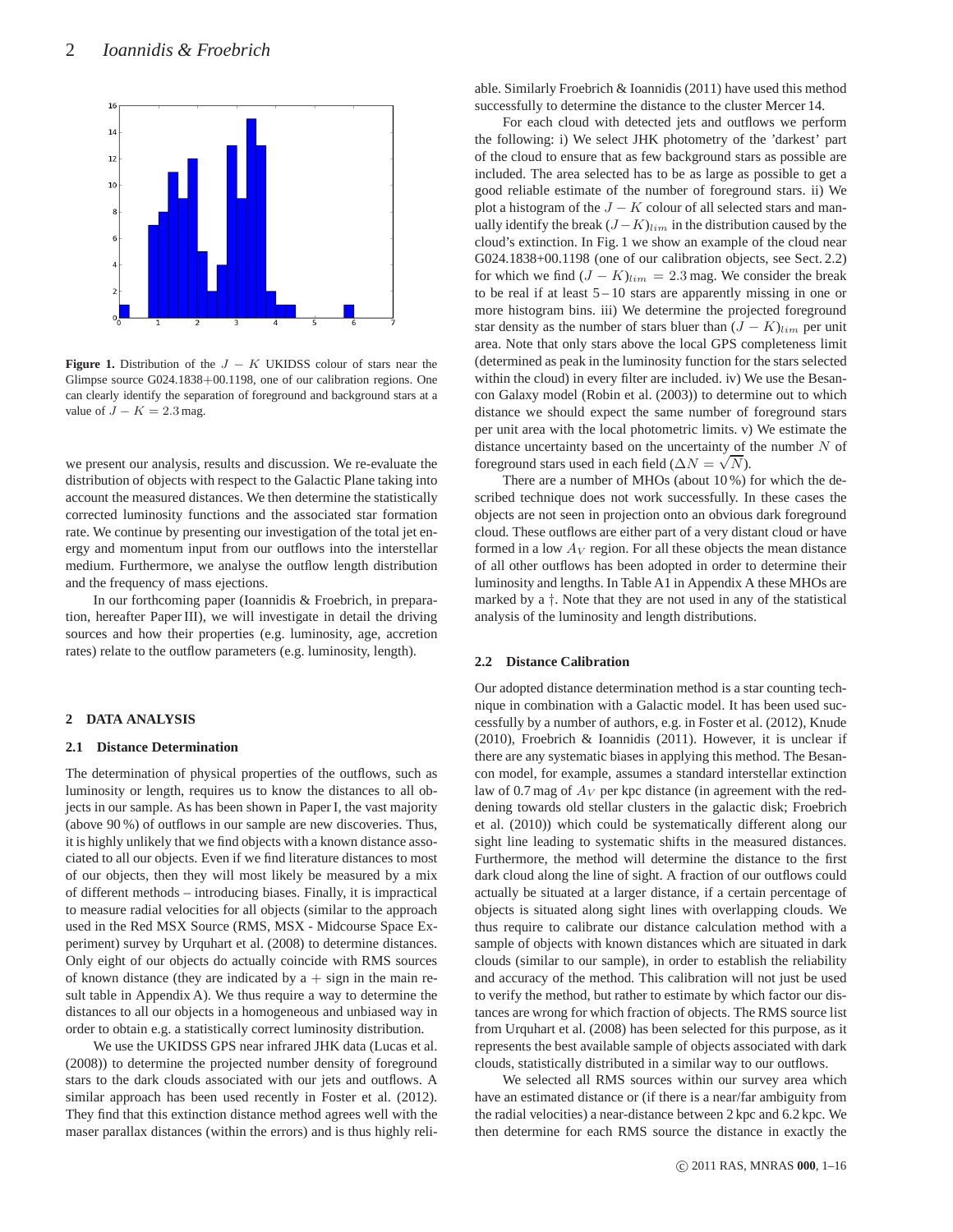same way as for our outflows. There where a number of sources for which we could not measure a distance, since they did not coincide with an obvious dark cloud. These are most likely distant objects and we hence remove them from our sample. Note that they make up 10 % of the RMS objects and that we could not measure a distance for the same fraction of our outflows. In total we were able to determine the distance to 41 RMS sources in our survey area.

We perform a linear regression between our and the RMS distance which leads to the following calibration relation:

$$
d_{RMS}^{cal,1}[kpc] = 0.59 \times d_{sc}[kpc] + 1.97[kpc]
$$
 (1)

We denote with  $d_{RMS}^{cal,1}$  calibrated distance of the RMS objects and with  $d_{sc}$  the distance determined from foreground star counting and the Besancon Model. Note that we will refer to this as distance calibration method 1 throughout the paper. The root mean square (rms) standard deviation of this calibration is 1.0 kpc. We note that the scatter in the determined distances are not introduced by our determination of the  $(J - K)_{lim}$  values and the associated foreground star density. Expressed in units of the uncertainties of our distance errors, the deviations amount to eight standard deviations. Thus, the scatter is caused either by uncertainties in the RMS distances, large scale foreground clouds or low extinction (see discussion in Sect. 2.3). Note that Urquhart et al. (2008) quote an error of 1 kpc for their distances, based on peculiar motions of up to 10 km s<sup>−</sup><sup>1</sup> . This conservative estimate indicates that a large fraction of the scatter could be intrinsic to the RMS distances. Thus, our distances might be more accurate than implied by the rms-scatter, in agreement with the high accuracy found in Foster et al. (2012).

We construct a histogram of the logarithmic distance ratio  $R = \log(d_{RMS}/d_{RMS}^{cal,1})$  with  $d_{RMS}$  the distance in the RMS catalogue. This histogram has a width indicating a typical scatter of about 25 % for the distances.

Furthermore, we try to identify correlations of  $d_{sc}$  with other outflow related parameters such as the galactic coordinates or the  $(J-K)_{lim}$  value used in the distance calculation. Only the Galactic Longitude  $l$  shows a marginal correlation (correlation coefficient  $r = 0.41$ ). All other parameters have no systematic influence on the distance. If we hence consider the Galactic Longitude  $l$  in the calibration we find the following calibration relation:

$$
d_{RMS}^{cal,2}[kpc] = 0.69 \times d_{sc}[kpc] + 0.16[kpc/deg] \times l[deg] - 2.41[kpc]
$$
\n(2)

Note that we refer to this as distance calibration method 2 throughout the paper. The rms-scatter of the distances using this calibration is 0.9 pc (six times the uncertainties of the individual measurements), slightly smaller than for calibration method 1. Including  $l$  in the calibration leads to, on average, slightly higher distances and thus luminosities (and lengths) for our outflows, but the effect is marginal.

To summarise, we assume that the distances to the RMS calibration sources are accurate. Equations 1 and 2 are used to calibrate, in two ways, the distances estimated to each outflow using foreground star counts. These distances are listed in Table A1 in Appendix A.

#### **2.3 Statistical Corrections**

The above discussed distance calculation and calibration method shows to what extend our method over/underestimates distance to

the RMS objects in our field. The distribution the logarithmic distance ratio R essentially represents the probability distribution of the uncertainties in our distance determination (one for each calibration method). If  $R$  is positive we underestimate the distance (e.g. due to foreground extinction/clouds), if  $R$  is negative our distances are too large (e.g. caused by low  $Av$  clouds and hence the inclusion of blue background stars in the foreground star density). We now take the distribution of uncertainties for the measured distances to the outflows in the survey field is the same as for the calibration objects. This is justified, since most of the RMS objects are young stellar objects and are distributed in the same distance range and with the same scale height as our outflows (see Sect. 3.1 and 3.2).

Thus, in order to determine e.g. the luminosity distribution for the outflows, we add each outflow  $N = 10000$  times into the luminosity distribution. Each time the distance used in the calculation is the calibrated distance plus an uncertainty that is drawn from a sample of random numbers with the same distribution as  $R$ . Thus, we can determine statistically correct luminosity and length distributions for our outflows.

The luminosities are further influenced by interstellar and cloud extinction local to the outflow. Hence, we have to apply a further correction for each determined luminosity. Based on the distance for each object we use the standard 0.7 mag of optical extinction  $(A_V^d)$  per kpc distance from Froebrich et al. (2010). We further estimate the local or cloud extinction  $A_V^c$  at the position of the outflow using the extinction maps by Rowles & Froebrich (2009). These maps give the total  $A_V^{tot}$  along the line of sight and we take:

$$
A_V^{tot} = A_V^d + A_V^c \tag{3}
$$

We do of course not know where in the cloud the molecular hydrogen emission is situated (front or back). Note that the extinction values are low enough as to not introduce any bias towards outflows situated at the front of the clouds. Thus, for each of the  $N$  times we add every outflow into the luminosity distribution (see above) we use an extinction of  $A_V^d + w \times A_V^c$  where w is a random number drawn from a homogeneous distribution between zero and one. All  $A_V$  values are converted into K-band extinction (i.e. the extinction in the 1-0 S(1) line) using  $A_V = 9.3 \times A_K$  following Mathis (1990).

In order to establish a statistically correct length distribution, we need to correct for the unknown inclination angle of the outflow. We find, however, that it is more convenient not to apply this correction, but rather try to simulate the projected length distribution since outflows almost perpendicular to the plane of the sky are missing in our sample (see later in Sect. 3.7).

#### **3 RESULTS AND DISCUSSION**

#### **3.1 Distance distribution**

Since there are two calibration methods for the determined distance, we list both values in Table A1 in Appendix A. In general method 1 (simple calibration without considering the Galactic Longitude) gives slightly lower distances than method 2. A † symbol indicates outflows where we could not determine a distance and we used the mean distance measured for all other objects in those cases. Note that we exclude all these sources from any further statistical analysis.

The distances measured for our outflows are generally in the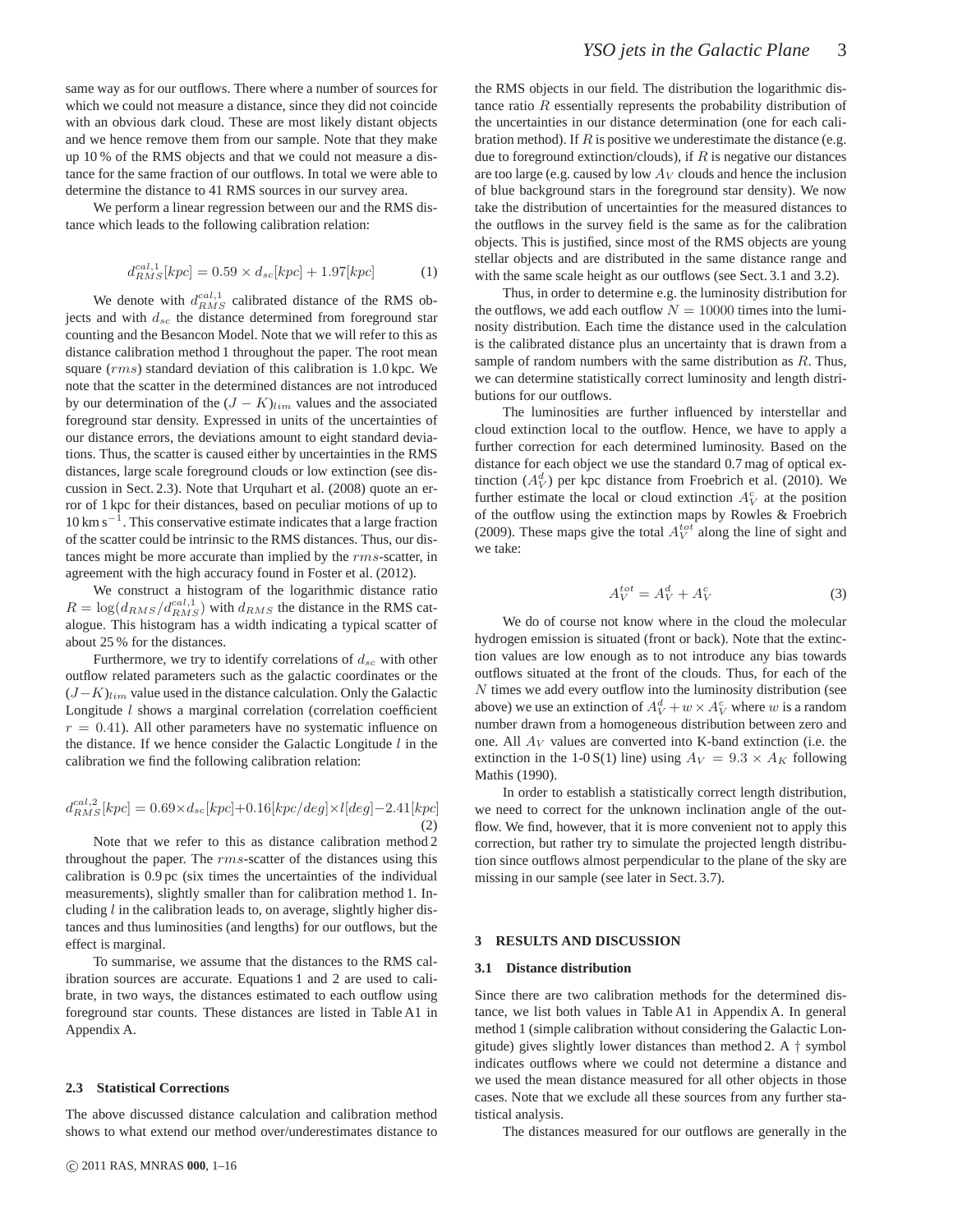

**Figure 2.** Distribution of distances of our outflows (using calibration method 1). There is a clear peak between 3.0 kpc and 3.5 kpc and a smaller, less obvious peak at about 4.2 kpc. Objects without determined distance are excluded.



**Figure 3.** Outflow distances vs.  $H_2$  1-0  $S(1)$  luminosities (based on calibration method 1). We detect outflows out to 5 kpc, and there is no clear trend in the diagram. Our estimated completeness limit for the outflow H<sup>2</sup> 1-0 S(1) luminosity within 5 kpc is  $10^{-3}$  L<sub>⊙</sub>. The large number of objects at 3.7 kpc is due to the objects where we could not determine any distance and applied the mean distance.

range from 2.0 kpc to 5.0 kpc. This is within the distance range of the RMS objects that are used for the calibration. The distribution of distances shows a peak at  $3.0 - 3.5$  kpc, indicating the presence of a spiral arm along this sight line. There is a second, less obvious peak at 4.2 kpc (see Fig. 2). In Urquhart et al. (2011) a similar increase in the number density of RMS sources in the same area can be seen at distances of about  $3-4$  kpc. The difference in the number of objects in both peaks is not due to completeness issues. The fraction of low luminosity outflows is the same for both (see Fig. 3). Thus, the more nearby feature has a larger number of active outflow driving sources.

In order to estimate out to which distance we would in principle be able to detect molecular hydrogen outflows we used HH 211 as an example. This outflow is driven by a young Class 0 source and emits about  $3.1 \times 10^{-3}$  L<sub>☉</sub> in the 1-0 S(1) line of H<sub>2</sub> (Eislöffel et al. (2003)). We obtained a flux scaled image taken of this object in the  $1-0 S(1)$  line from Eislöffel et al. (2003) and placed it scaled



**Figure 5.** Distribution of the height above and below the Galactic Plane of our outflows (based on calibration method 1). The mean is shifted to about 20 pc below the Plane, and the width of the distribution shows a scale height of approximately 30 pc. Objects without distance determination are excluded.

to different distances into one of our UWISH2 images (which represents a typical region). Note that we do not apply any extinction corrections to the flux. The result of the exercise is shown in Fig. 4. At distances below 5 kpc the outflow can easily be identified as bright extended emission with a clear bipolar structure. Several of our outflows (e.g. MHO 2256, 2289, 2292, 2441) have a similar appearance. At larger distances, however, the apparent size of the H<sup>2</sup> emission knots sinks below our spatial resolution and thus the brightness decreases significantly. Furthermore, the emission line knots will appear as red or variable point sources (which might remain in the  $H_2$  - K difference images - see Paper I) and would thus most likely no be contained in our outflow sample, in particular if it was situated in a region higher foreground star density.

In Fig. 3 we plot the outflow distances vs. the luminosity in the  $1-0 S(1)$  line of  $H_2$  as measured by us. We see that low luminosity objects are sparse, but there is no real trend of the minimum detected luminosity with distance. Thus, based on Fig. 3 we conclude that our survey is complete to 5 kpc for objects with more than  $10^{-3}$  L<sub>⊙</sub> in the 1-0 S(1) line of H<sub>2</sub>. This corresponds to HH 211 like outflows with about 1 mag of extinction in the K-band. The completeness limit is mostly set by the flux detection limit of  $3 \times 10^{-18}$  W m<sup>-2</sup> (discussed in Paper I), since most our objects are extended up to a distance of 5 kpc.

#### **3.2 Outflow scale height**

With the distances for all outflows we are able to determine the distribution of objects with respect to the Galactic Plane. We already investigated this distribution in Paper I assuming a distance of 3 kpc for all outflows. As discussed above, most of our objects are indeed roughly at this distance, but the average is about 3.5 kpc. Thus, no significant change in the scale height compared to Paper I is expected. Only a small increase of 15 % should occur.

Figure 5 shows the height above and below the Galactic Plane for all outflows based on distance calibration method 1. The distribution is shifted to about 20 pc below the Galactic Plane indicating that in this region of the survey most star forming clouds are at negative galactic latitudes. The one sigma width of the distribution, or the scale height, is of the order of 30 pc. Hence our objects show the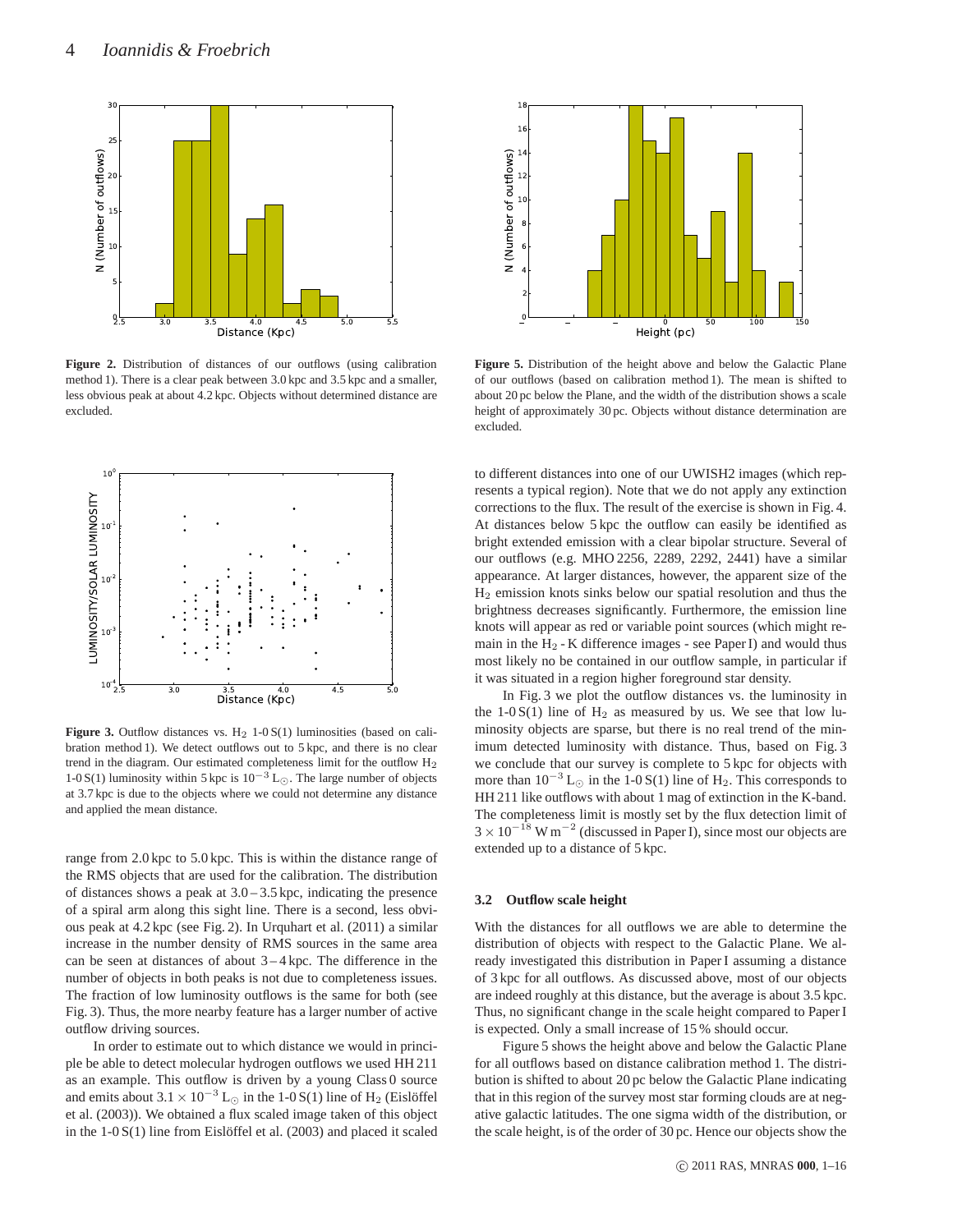

Figure 4. HH 211 as it would appear in one of our H<sub>2</sub> - K difference images at different distances (near the 'HH 211' label). The well known object is placed flux calibrated and scaled in a relatively 'normal' cloud region in one of our survey images. The small images are  $80'' \times 60''$  in size and the distance of HH 211 are indicated in each panel. At distances at and above 5 kpc the outflow becomes indistinguishable from a very red or variable point source.

same distribution as typical massive OB stars (scale height about 30 – 50 pc, (Reed 2000; Elias et al. 2006)) and the RMS sources in this area (Urquhart et al. (2011)). This justifies our use of the RMS sources as distance calibrators, since their distances and height distributions are the same as measured for our outflows. This in turn suggests that our outflows and massive star formation in the Galactic Plane are linked, even if only eight RMS objects coincide with any of our outflows (two of those might actually be background sources). In the forthcoming Paper III we will show that the driving sources for our outflows seem to be on average intermediate mass sources.

#### **3.3 Driving source verification**

The purpose of this paper is to investigate the luminosity and length distribution of the discovered outflows. Both rely on a correct as possible identification of the driving sources. This 'subjective' task has been performed as described in Paper I. In order to ensure the correctness of the source identification we have repeated this task (half a year after it has been done originally) for all MHOs discovered in our field. For the vast majority of objects we have identified exactly the same objects as potential driving sources. Only for five out of the 134 MHOs did we select a different potential source.

We thus list in Appendix B and C the new properties and finding charts of the MHOs with a different source candidate (same as main tables in Paper I). In the light of these small changes we have re-done all the analysis from Paper I and there are no changes to any of the results and conclusions. We have also done all the analysis for this paper with both datasets and again, there are absolutely no differences in any of the results and conclusions.

#### **3.4 Outflow luminosity function**

The luminosities of our outflows (not corrected for extinction) in the 1-0 S(1) line of H<sub>2</sub> range from about 0.001 to  $0.1 L_{\odot}$ , and depend slightly on the distance calibration method used. In Fig. 6 we show in a log-log plot the luminosity function for distance calibration method 1. The corresponding plot for method 2 and all other luminosity functions are summarised in Appenix D. All objects below the flux completeness limit and without properly determined distances are excluded.

The luminosity distribution represents a power-law of the form:

$$
N \propto L_{1-0S(1)}^{\alpha} \tag{4}
$$

with  $\alpha$  in the range from -1.5 to -1.7, depending on the distance calibration method and histogram bin size.

When we apply our statistical distance correction to the luminosity distribution, we obtain the luminosity function as shown in Fig. 7. The statistical consideration of our distance uncertainties does influence the slope of the resulting luminosity function. It steepens the distribution, i.e. statistically our sample contains more low luminosity objects. The luminosity distributions for the distance calibration method 1 and 2 are also power-laws with slopes of  $\alpha_1 = -1.89$  and  $\alpha_2 = -1.88$ , independent of the histogram bin width. Essentially, the two distributions are indistinguishable from each other. Thus, the shape of the luminosity distribution does not depend on the detailed way we calibrate our distance. Only the absolute values for the luminosities change slightly.

We finally apply the extinction correction based on the distance and the local cloud extinction. The resulting luminosity distributions are shown in Appendix D and are almost identical. The power-law slopes slightly increase to  $\alpha_1 = -1.93$  and  $\alpha_2 =$ −1.95.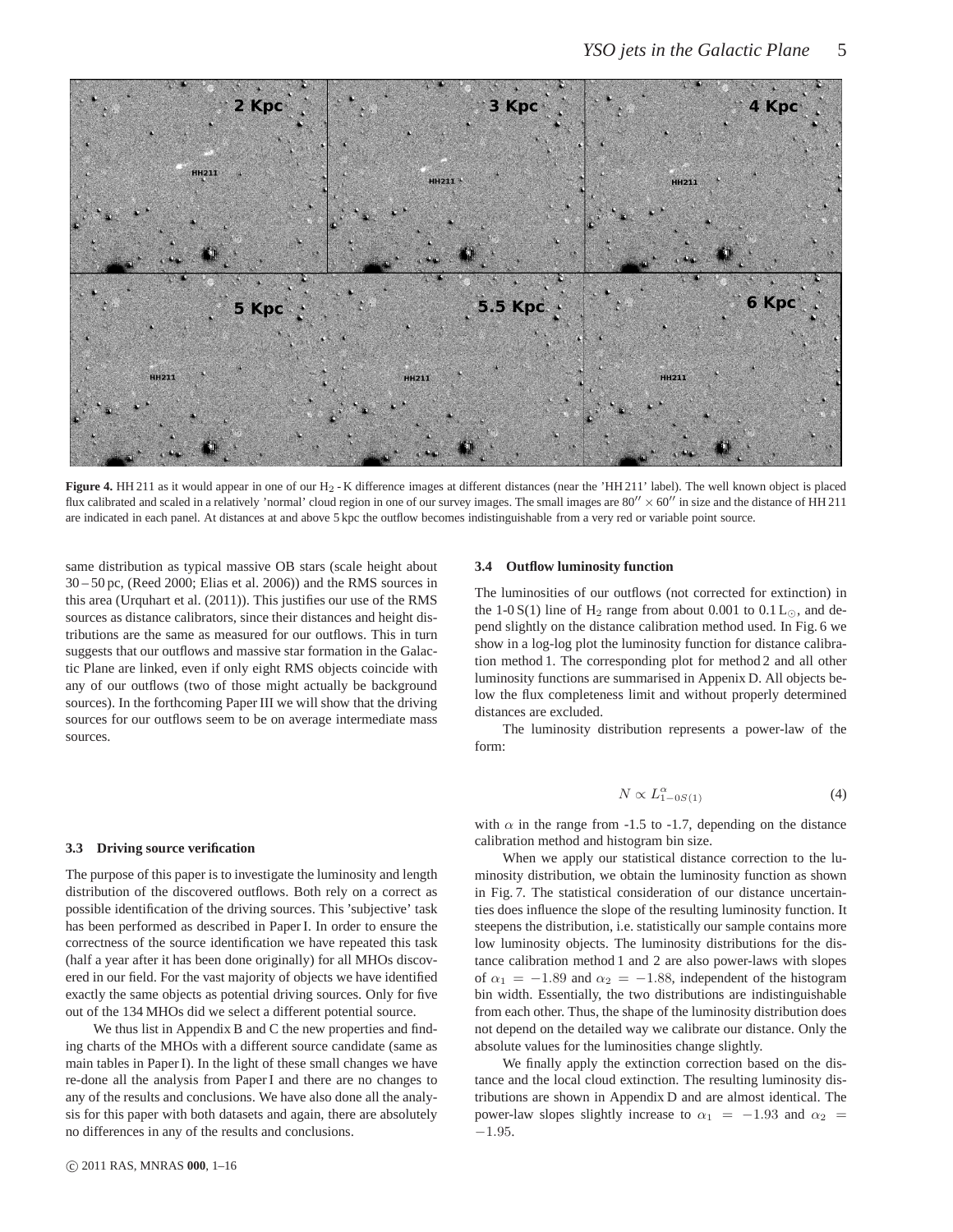

**Figure 6.** 1-0 S(1) Luminosity distributions of our outflows for the distance calibration method 1. All objects with no measured distance are excluded, as are objects below the flux completeness limit. The fitted power law slope (about -0.5 to -0.7) is dependent on the histogram bin size due to the small number of objects.

In summary, the number distribution of the  $1-0 S(1)$  luminosities of our outflows can be represented by a power-law with a slope of  $\alpha = -1.9$  with an uncertainty of about 0.1. This uncertainty accounts for possible changes of the slopes due to the extinction correction.

Based on some simple, statistically correct assumptions, we can investigate how such an outflow luminosity function can be interpreted. i) The total flux emitted by the outflow is ten times larger than the  $1-0 S(1)$  flux. Hence the measured outflow luminosities are proportional to the total outflow luminosity emitted in all molecular hydrogen lines. This is correct for shocks at about 2000 K (Caratti o Garatti et al. (2006)), and has also been used by many other authors in statistical calculations (e.g. Stanke et al. (2002)); ii) Most of our outflows are driven by young protostars. The fact that we detect sources for only half the MHOs supports this fact. Furthermore, many sources are only detected at mid infrared wavelengths. We will present a detailed analysis of the source properties in Paper III, where we show that the driving sources are young embedded objects of intermediate mass.

We can use the empiric relationship of the outflow  $H_2$  luminosity and the bolometric driving source luminosity from Caratti o Garatti et al. (2006).

$$
\log(L_{H_2}) = 0.58 \times \log(L_{bol}) - 1.4. \tag{5}
$$

Thus, we find for the distribution of the driving source bolometric luminosities:

$$
N \propto L_{H_2}^{-1.9 \pm 0.1} \propto L_{bol}^{-1.10 \pm 0.05}
$$
 (6)

If all our sources are protostars, then  $L_{bol}$  is dominated by the accretion luminosity  $L_{acc}$  which scales like:  $L_{acc} \propto \dot{M} M R^{-1}$ . We can either use that the accreting central core has a constant density (then  $R \propto M^{1/3}$  and thus  $MR^{-1} \propto M^{2/3}$ ) or a constant radius (following Hosokawa et al. (2011) and thus  $MR^{-1} \propto M$ ). For this range of possibilities the accretion luminosity will thus scale as  $L_{acc} \propto \dot{M} M^{0.85 \pm 0.15}.$ 

The mass accretion rate could scale as a power law with mass  $(M \propto M^{\beta})$ . We observe each object at a time when it has ac-



**Figure 7.** 1-0 S(1) Luminosity function of our outflows after we corrected for the statistical uncertainties in the distance by calibration method 1. Each outflow has been placed  $N = 10000$  times into the histogram (see text for details). All objects with no measured distance are excluded, as are objects below the flux completeness limit. The slopes for both calibration methods are indistinguishable and have a value of -0.9.

creted a fraction  $X$  of its final mass, which statistically should be the same for all objects. Lastly, the distribution of final masses of the sources of our outflows should represent a Salpeter like mass function. Hence we find that

$$
N \propto M^{-2.35} \propto M^{-(1.1 \times \beta + 0.95) \pm 0.20}
$$
 (7)

and thus  $\beta = 1.3 \pm 0.2$ . Which means that based on our outflow luminosity function, the average mass accretion rate for protostars scales like

$$
\dot{M} \propto M^{1.3 \pm 0.2}.\tag{8}
$$

Finally, the accretion time scale  $t_{acc}$  for an object of mass  $M$ would scale like

$$
t_{acc} \propto M^{-0.3 \pm 0.2},\tag{9}
$$

i.e. more massive stars spend less time accreting material. Note that these results have been determined based on a number of assumptions and hence might be slightly different in reality. However, based on our data we can certainly rule out that the average mass accretion rates for protostars driving our outflows is independent of the final stellar mass. Any further details such as the exact values and uncertainties of the inferred power law index should be investigated with more detailed numerical models able to link accretion rates, source and outflow luminosities (e.g. Smith (1998)).

If we would not correct our luminosity distribution for the distribution of uncertainties (R), then we would obtain  $\beta = 1.8$ , an even stronger dependence of the average mass accretion rate on the final stellar mass.

We can also compare our result to the data from Stanke et al. (2002) who investigated the outflow luminosities in Orion A. There the 1-0 S(1) luminosities span a range from  $10^{-4}$  to  $10^{-2}$  L<sub>☉</sub> and are hence one order of magnitude smaller on average than our values. The distribution of the  $L_{H_2}$  values is flatter than ours, with a value of  $\alpha = -1.1$ , which would lead (with the same assumptions as above) to  $\beta = 2.8$ .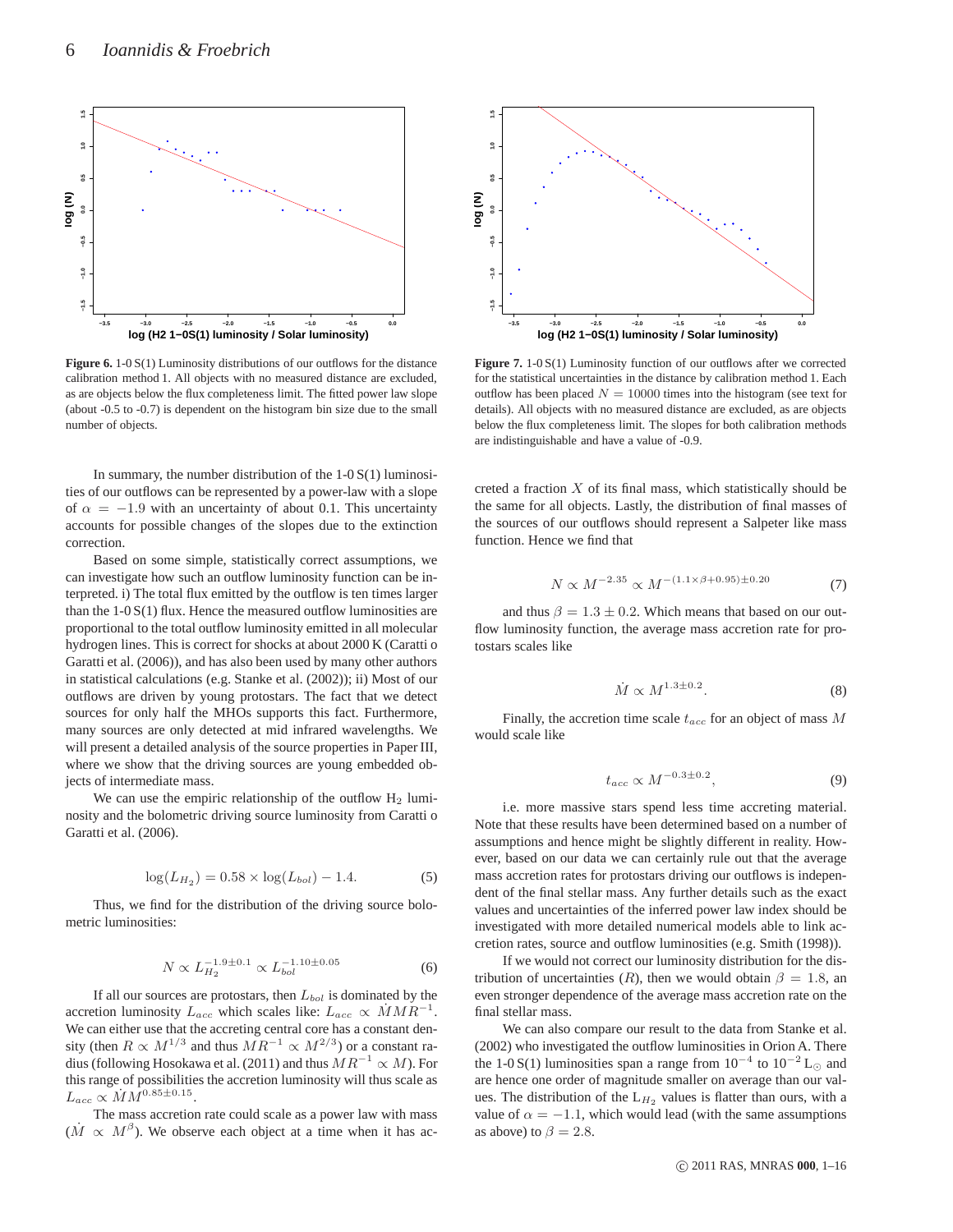When we convert our  $1-0 S(1)$  luminosities into an H<sub>2</sub> luminosity (without accounting for extinction), our outflows cover a range of brightnesses from  $0.01 L_{\odot}$  to  $1.0 L_{\odot}$ . This is in good agreement with the values for other molecular hydrogen outflows e.g. in Caratti o Garatti et al. (2008). In this paper one can also see that only very few objects are brighter than  $1.0 L_{\odot}$  and thus most of our outflows are driven by low and/or intermediate luminosity/mass protostars.

The total H<sub>2</sub> outflow luminosity of all objects in our investigated area is  $9L_{\odot}$  or  $12L_{\odot}$ , depending on the distance calibration method. If we correct for extinction using  $A_K = 1$  mag (a typical value for the objects in our field), then the total  $H_2$  luminosity in the survey area is  $25 \text{ L}_{\odot}$ , or  $10 \text{ L}_{\odot}/\text{kpc}^2$ .

With the assumptions from Sect. 3.4 (the outflow luminosity is linked to the accretion luminosity of the driving protostars as shown in Caratti o Garatti et al. (2008)) this converts into a total of  $6 \times 10^4$  L<sub>☉</sub> of accretion luminosity. Note that this will be a lower limit, since there are some objects in Caratti o Garatti et al. (2008) which have much higher source luminosities compared to the general trend. If a typical protostar in our sample accretes onto a  $2 M_{\odot}$ intermediate mass core of  $1.5 R_{\odot}$  (Hosokawa et al. (2011)) then we can determine the total mass accretion rate in the survey area. If we normalise this to the area of 2.6 square kiloparsec we find a limit for the star formation rate  $(SFR)$  per square kiloparsec in the galactic disk.

$$
SFR > 2 \times 10^{-3} M_{\odot} yr^{-1} kpc^{-2}
$$
 (10)

Our survey region covers an area roughly  $4 - 7$  kpc from the Galactic Centre. According to Boissier & Prantzos (1999) the star formation rate in the Milky Way  $(SFR_{MW})$  drops significantly at galactocentric distances above 8 kpc. Thus, if we scale up our value to 200 square kiloparsec we find a limit of

$$
SFR_{MW} > 0.4 M_{\odot} yr^{-1}
$$
 (11)

This is in agreement with recent estimates for the Galactic star formation rate e.g. by Robitaille & Whitney (2010) who found 0.7 –  $1.5 M_{\odot}$  yr<sup>-1</sup> based on the analysis of Spitzer detected young stellar objects. In Paper III we will estimate the properties of the driving sources in more detail, which will allow us to determine a more accurate limit for  $SFR_{MW}$ .

#### **3.6 Outflow energetics**

We can also investigate the total jet energy and momentum input from our outflows into the interstellar medium. As we have seen above, the typical object in our sample is a jet from a low and/or intermediate mass star. Furthermore, our data does not allow us to directly measure the jet power. We thus apply the method and generic values used in Davis et al. (2008) in order to get an order of magnitude estimate. Hence, we use  $4 \times 10^{37}$  J as the typical energy input of each jet and  $1 M_{\odot}$  km s<sup>-1</sup> as momentum input.

The turbulent energy in a cloud is approximately the cloud mass times the square of the turbulent velocity dispersion. For the latter we take  $1 \text{ km s}^{-1}$  as a typical value, since the energy input from jets and outflows occurs usually locally (within at most a few parsec) from the star formation site, hence in regions where the turbulent velocities are not extremely high. Note that this value is also typical for nearby GMCs such as Perseus (Davis et al. (2008)).



**Figure 8.** Statistically corrected distribution of the projected lengths of our outflows for the distance calibration method 1. Note that the distribution resembles an exponential and not a power law.

Thus, the total energy input from our 130 outflows can provide enough turbulent energy for a total mass of just  $2.5 \times 10^3$  M<sub>☉</sub>. We can compare this to the total molecular gas mass within our survey region. According to Casoli et al. (1998) one expects about  $3 M_{\odot}$  pc<sup>-2</sup> of molecular gas (Boissier & Prantzos (1999) predict similar value of  $6 M_{\odot}$  pc<sup>-2</sup> at the galactocentric radius of our objects), which adds up to a total of  $10^7$  M<sub>☉</sub> in our survey area. However, as noted earlier, the energy input from the outflows will only occur locally, i.e. in the high density regions. These are most likely the parts of the cloud where the (column) density is above the star formation threshold. Rowles & Froebrich (2009) found that typically just one percent of a cloud is at these densities. Thus, only  $10^5$  M<sub> $\odot$ </sub> of cloud needs to be considered (this does not explain where the turbulent energy in the low column density regions originates).

In any case, the amount of mass that can be supported by the jets discovered in the survey area is a factor of 40 smaller than the actual mass at high densities. Thus, only if there are many generations of jets and outflows in each star forming region would they provide enough energy input to account for the turbulent energy. A typical age scatter of two million years would only allow ten generations of protostars. Thus, even locally, in the high density star forming fraction of the clouds, feedback from jets and outflows is insufficient as a source of the turbulent energy. Hence, high star formation rate regions like NGC 1333, which seem able to locally inject enough momentum to support the cloud (Walawender et al. (2005)) are not common in our survey area.

#### **3.7 Outflow length distribution**

The projected lengths have been calculated for all outflows with an identified driving source candidate. The lengths, derived using both distance calibration methods are listed in Table A1 in Appendix A. Note that we do not apply any corrections for single sided outflows, to allow a comparison to other works (e.g. Stanke et al. (2002), Davis et al. (2008), Davis et al. (2009)). We find a steep decrease in the number of flows with increasing length. In our sample we have between 15% and 18% of objects with a projected length above 1 pc (depending on the adopted distance calibration). If we apply a statistical correction of  $4/\pi$  for a random distribution of inclination angles, then the fraction of parsec scale flows increases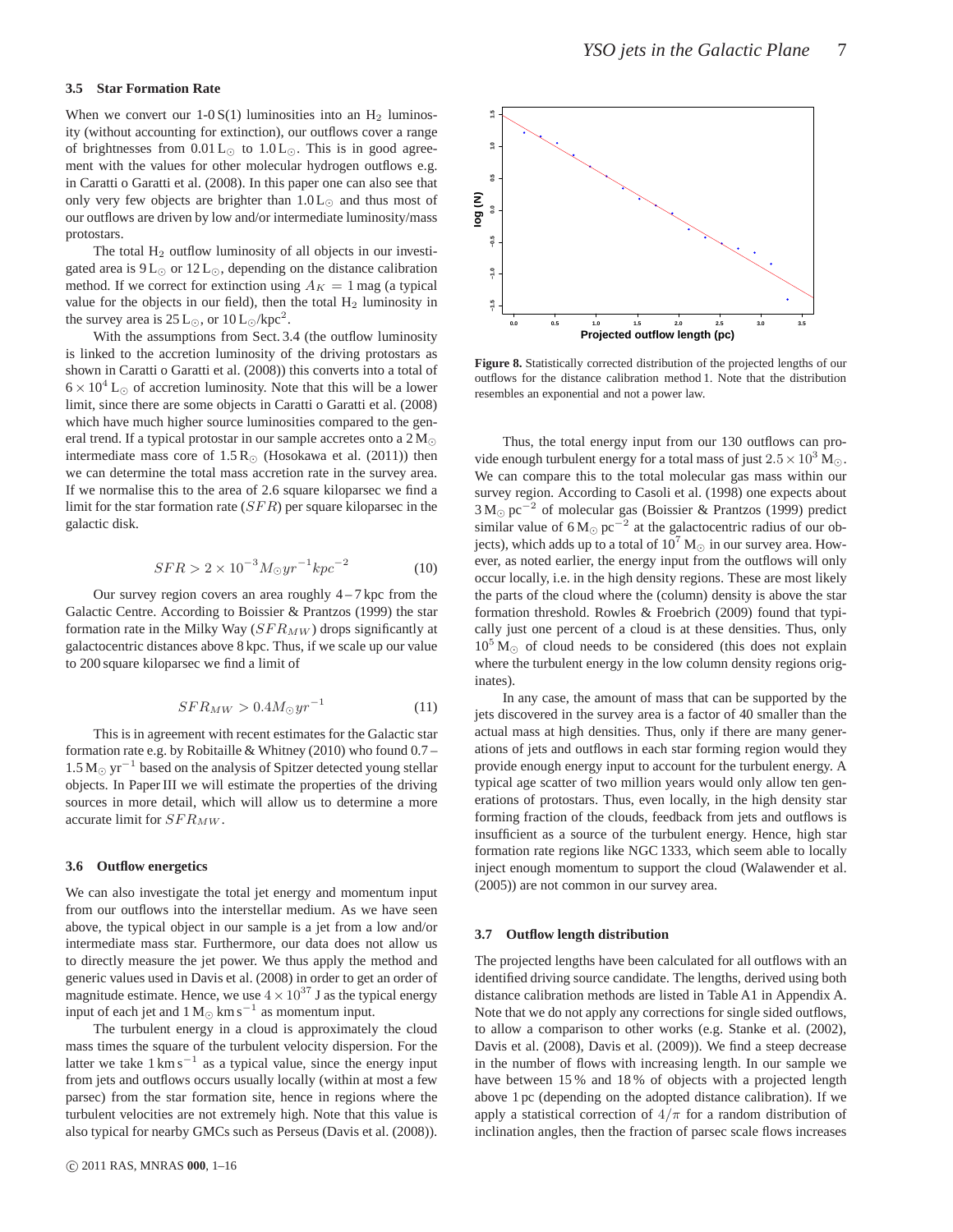to about 25 %. Compared to other surveys the fractions of parsec scale flows (uncorrected for inclination) are: i) in Orion A Stanke et al. (2002) 8 %; ii) in Taurus, Auriga, Perseus Davis et al. (2008) 12 %; iii) in Orion A Davis et al. (2009) 9 %. Thus, since our survey traces more luminous outflows (see above), the fraction of parsec scale flows seems to be higher for brighter objects.

In Fig. 8 we show the distribution of the projected jet/outflow lengths in our sample. The plot is corrected for our statistical uncertainties in the distance calculations for method 1. However, both distributions are extremely similar and show an exponential decrease in the number of objects with increasing length and not a power law behaviour. The slope in the diagram hence indicates that the number  $N$  of outflows is related to the flow length in the following way:

$$
N \propto 10^{-0.75 \times length[pc]}
$$
 (12)

We have run some simple simulations in order to understand the observed projected lengths distribution. As already stated in Paper I, simply assuming all jets are of the same length and randomly orientated should result in a completely different distribution (more larger than shorter flows up to a maximum projected length). A model of randomly orientated jets with uniformly distributed ages and a constant velocity fails to reproduce the data, in the same way as using a constant age and uniformly distributed velocities.

We therefore developed a family of models based on jets with different ages, homogeneously distributed between a minimum  $a_{min}$  and maximum  $a_{max}$ . Furthermore, the jet velocities also range from a minimum  $v_{min}$  to maximum  $v_{max}$  value which are homogeneously distributed. Finally, the outflow inclination angle (angle between the jet axis and the line of sight) ranges from a minimum  $i_{min}$  to 90 $^{\circ}$ .

We then generated 16000 samples of 68 jets (the same number as jet lengths in our data), with parameters selected randomly from the following ranges:

$$
1000yrs \leqslant a_{min} \leqslant 5000yrs
$$
  
\n
$$
10000yrs \leqslant a_{max} \leqslant 30000yrs
$$
  
\n
$$
0km/s \leqslant v_{min} \leqslant 50km/s
$$
  
\n
$$
90km/s \leqslant v_{max} \leqslant 150km/s
$$
  
\n
$$
0^{\circ} \leqslant i_{min} \leqslant 50^{\circ}
$$

Note that these ranges of values for velocities and dynamical timescales/ages are in agreement with proper motion measurements e.g. from Davis et al. (2009) and Eislöffel et al. (1994). Each set of random projected length distributions was then compared via a Kolmogorov-Smirnov test with the observed distribution. This allowed us to determine the probability that the model distribution and the data are drawn from the same parent sample. When comparing the two length distributions based on the different distance calibration methods, we find that they agree with a 95 % probability. Any models that agree worse than 10 % with any of the data sets are considered bad.

We then investigate which models consistently lead to such a low agreement with the observations in order to exclude parameter values for the model. The best minimum inclination angle is about 20°. This shows that our sample typically does not contain many objects aligned perpendicular to the plane of the sky. Models with a lower minimum inclination angle generate too many short outflows, and models with a larger minimum inclination angle lack short objects.

The best fitting minimum/maximum velocity values are  $40 \text{ km s}^{-1} - 130 \text{ km s}^{-1}$ , while the age range of  $4-20 \times 10^3 \text{ yrs}$ gives the best agreement with the data. These values lead to a range



Figure 9. Projected outflow length against the outflow 1-0 S(1) luminosity based on the distance calibration method 1. Objects without determined distance are excluded.

of jet lengths between 0.1 pc and 2.3 pc, in more or less the correct observed (exponentially decreasing) distribution. We note that these dynamical lifetimes are still at least an order of magnitude below estimates for protostellar lifetimes, which are typically a few 10<sup>5</sup> yrs (Hatchell et al. (2007)).

The above parameter values imply that our sample does not contain very young and/or very slow moving jets. If they were very young they might have been missed as they are still deeply embedded and thus extincted. The same applies for the very slow moving jets, which additionally would lead to weaker shocks and thus less bright  $H_2$  emission.

More detailed and realistic models should be tested against the available data. In particular the speed of the jet will change over time as energy and momentum is lost by radiation and entrainment of material. Any model should not just reproduce the length distribution but also the distribution of 1-0 S(1) luminosities and the relation between jet length and brightness (see below). However, only once the entire survey is analysed, will we have sufficient numbers of outflows to attempt this.

#### **3.8 Outflow length vs. luminosity**

In Fig. 9 we plot the  $1-0 S(1)$  luminosity against the projected outflow length. The plot demonstrates that the majority of the outflows is fainter than  $10^{-2}$  L<sub>☉</sub> and shorter than 1 pc in length. However, despite the poor statistics for bright outflows, there is a trend (corellation coefficient  $r = 0.47$  of increasing length with brightness. Essentially the bright outflows ( $L_{\text{H}_2} > 10^{-2} L_{\odot}$ ) are on average about twice as long as the faint ( $L_{\text{H}_2} < 10^{-2}$  L<sub>☉</sub>) objects (1 pc vs. 0.5 pc).

Brighter integrated  $H_2$  luminosities are indicative of higher surface brightness and/or larger shock area. The former will depend on a number of things such as shock velocity, ambient gas density, magnetic field strength/orientation, and ionization fraction (see e.g. Khanzadyan et al. (2004)). If the environment (clumpyness of the ISM surrounding the driving source) is the dominating factor for the outflow luminosity, then one might expect that shorter flows are brighter (the densest material is found closer to the star formation side), or that there is no correlation. Hence, Fig. 9 might indicate that brighter flows are generated by faster moving material since they are on average longer. This is also in line with the empiric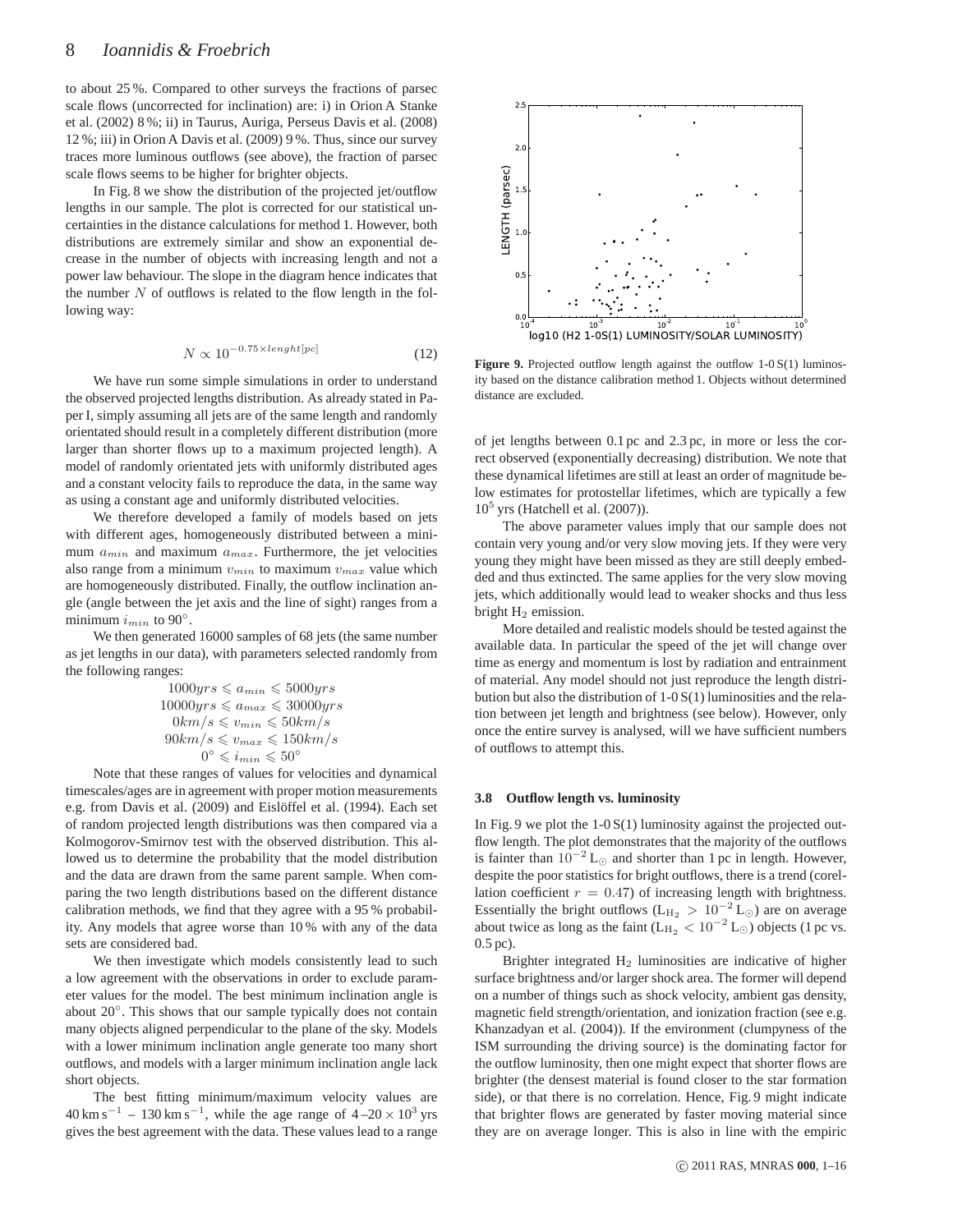

Figure 10. Time difference between the emission of successive H<sub>2</sub> knots calculated based on the projected separation and an average speed of 80 km/s for the proper motion (using distance calibration method 1).

relation of source luminosity and outflow luminosity from Caratti o Garatti et al. (2008) which should not exist if the environment plays a dominant role in determining the outflow brightness. However, as noted above for the length distribution, more realistic models need to be tested against the full survey data in the future.

#### **3.9 Mass ejection frequency**

In our sample there are 29 outflows which have more than one  $H_2$ emission knot on at least one side of the source. For these objects we are able to measure the projected distances between the emission knots and thus, with an average velocity, the time between the ejection episodes responsible for the knots. In total we have measured 76 distances between knots in our outflows. The resulting distributions of the ejection time differences are shown in Fig. 10. They are based on an average speed of  $80 \text{ km s}^{-1}$  which is a typical speed for the jets and outflows in order to explain the length distribution (see above).

Similarly to the projected jet length distribution, we find a larger number of small distances between successive knots, or short times between the emission. With increasing time/distance between knots, the number of objects significantly decreases. There are, however, a few knots with large gaps between them, more than expected if the general decreasing trend is to continue.

With a velocity of  $80 \text{ km s}^{-1}$  we find that the typical gaps between the knots corresponds to about  $10^3$  yrs, while the largest time gaps are about  $10^4$  yrs. This is a variation of roughly a factor of ten, with the largest time gaps reaching the typical dynamical jet lifetimes (see Sect. 3.7).

Note that we only included gaps between knots which could be clearly separated in our images (a few arcseconds – about 10<sup>3</sup> yrs at a typical jet speed and a distance of 3 kpc). On smaller scales the knot-substructure is most likely caused or even dominated by the density structure of the ISM the jet is interacting with and not by the ejection history itself.

We tried to model the time gap distribution in the same manner as the jet lengths distribution (see Sect. 3.7). The same parameter ranges for the inclination and jet velocities are used. Instead of the jet age, we use a minimum  $a_{min}$  and maximum  $a_{max}$  age gap between the emission of successive knots.

$$
1000 yrs \leqslant a_{min} \leqslant 3000 yrs
$$

#### $3000yrs \leq a_{max} \leq 5000yrs$

Such a model is able to reproduce the general trend seen in Fig. 10, but contrary to the jet length distribution we do not find any model that agrees with the data above the 90 % level. This is most likely due to the increased number of objects with longer time gaps, which do not seem to follow the general trend. These large gaps can have a number of reasons: i) One of the knots does actually not belong to the outflow; ii) The knots are indeed emitted a long time apart; iii) We do not detect emission in between knots due to extinction and/or they are too faint. We also need to keep in mind that our model of constant velocity ejections is over simplistic, and the calculated 'time gaps' between the knots are just an order of magnitude estimate.

However, we can assume that the separation of emission knots is related to episodes of increased mass accretion onto the central object. Numerical simulations (e.g. from Vorobyov & Basu (2006)) have shown how the mass accretion rate can vary over time in this 'burst-mode' of star formation. These authors obtain significant peaks in the mass accretion rate which correspond to FU-Ori type outbursts. According to their models they occur about every  $2 \times 10^4$  yrs. In between the mass accretion rate varies less significant on timescales of about 1000 yrs. Our measured time differences hence correspond to those smaller accretion rate variations, while the total jet lifetime (as determined from the lengths distribution above) corresponds to the FU-Ori like eruption timescale.

Thus, our data are in agreement with model predictions if major episodes of mass accretion (such as FU-Ori outbursts) either trigger and/or stop the ejection of material in a protostellar jet. Lower level accretion rate increases occur on similar timescales as increased ejection of material in the jets (either density changes or velocity changes will lead to new emission knots forming). However, better statistics is required to be able to start trying to investigate how well our data matches with different models and FU-Ori timescales. Currently ongoing programs such as the VVV survey Minniti et al. (2010), the YSOVAR program (e.g. Morales-Calderón et al.  $(2011)$ ) and others should soon be able to determine if the duty cycle of FU-Ori outbursts is  $10^3$  or  $10^4$  yrs with some certainty and what the frequency of accretion bursts of a given strength is.

If the larger value for the duty cycle is confirmed and FU-Ori bursts trigger a jet ejection phase, while subsequent smaller accretion bursts are responsible for continued emission knot formation, one would expect that statistically outflow driving sources should show enhanced mass accretion rates compared to a group of similar aged objects that do not drive outflows. We will test this by investigating the driving source properties of our sample and other YSOs in the same clouds in Paper III.

#### **4 CONCLUSIONS**

We used foreground star counts to molecular clouds associated with jets and outflows and a comparison to the Besancon Galaxy model by Robin et al. (2003) to determine their distances. To calibrate this method we utilised objects from the RMS survey by Urquhart et al. (2008) which are distributed in the Galactic Plane similar to our outflows. This method, together with the calibration allows us to estimate distances with a typical scatter of 25 %.

The majority of our detected outflows have a distance of about 3.5 kpc, indicating that the sight line crosses a spiral arm. The scale height of the outflows with respect to the Galactic Plane is 30 pc, of the same order as massive young stars. This is in agreement with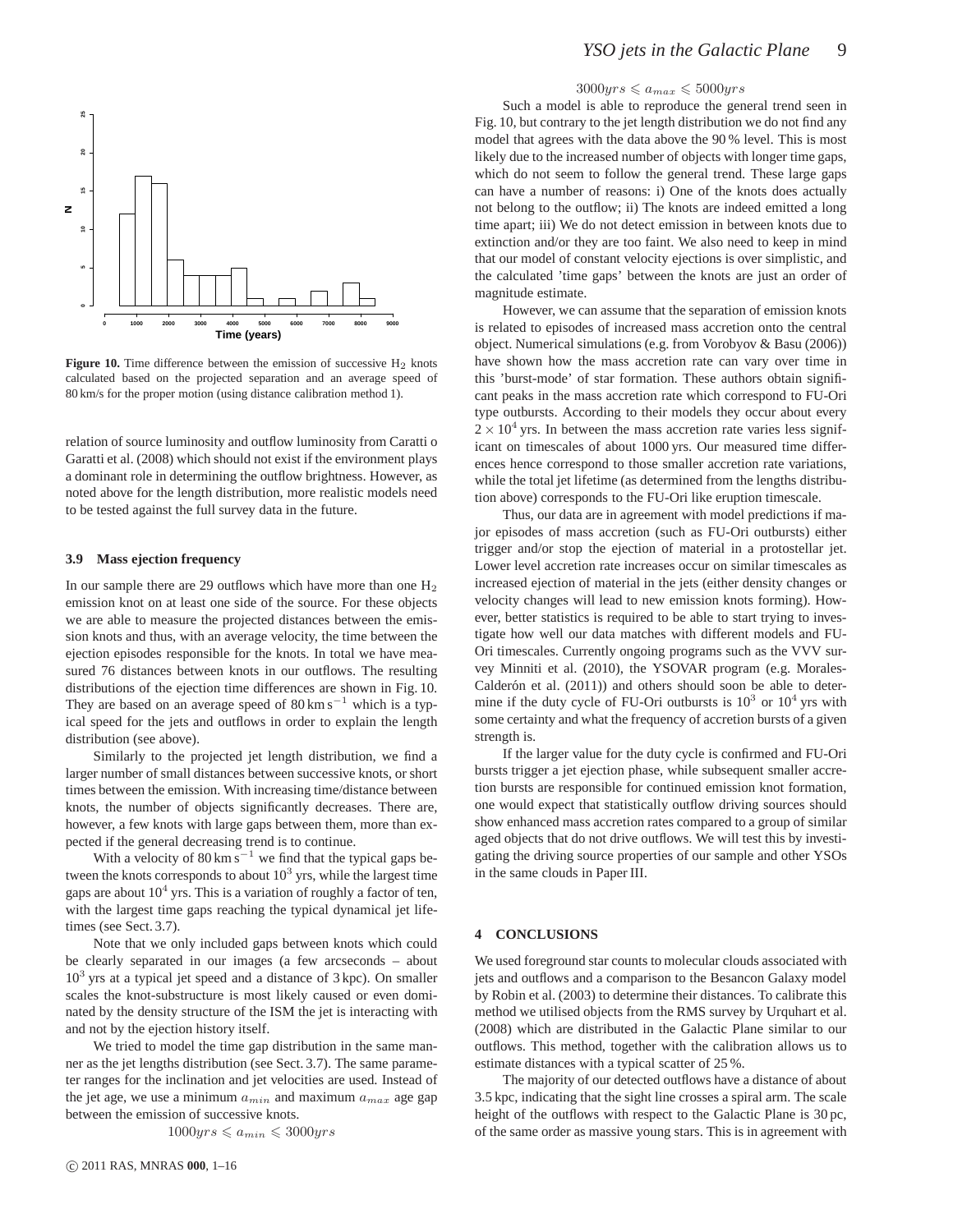the high outflow luminosities, and thus potential intermediate mass driving sources (Caratti o Garatti et al. (2006)) in our sample.

The outflow  $1-0 S(1)$  luminosities range from slightly brighter than 0.1 L<sub>⊙</sub> to a few 10<sup>-4</sup> L<sub>☉</sub>, on average an order of magnitude brighter than in samples from nearby star forming regions. We estimate that our sample is complete for objects brighter than  $10^{-3}$  L<sub>⊙</sub> for distances of up to 5 kpc. This luminosity roughly corresponds to an HH 211 like object behind a K-band extinction of 1 mag.

The luminosity distribution of the outflows shows a power law behaviour with  $N \propto L_{H_2}^{-1.9}$ . With the assumption that 10% of the  $H_2$  flux is in the 1-0 S(1) line an using the empirical relation between the source bolometric (accretion) luminosity and the outflow luminosity this translates into a dependence of the average mass accretion rate on the final stellar mass of  $\dot{M} \propto M^{1.3 \pm 0.2}$ . The total outflow luminosities also indicate a Milky Way star formation rate (averaged over a typical jet lifetime or the last  $10^4$  yrs) of more than  $0.4 M_{\odot}$  yr<sup>-1</sup>. Our sample of jets also indicates that they are not able to provide a sizeable fraction of the energy and momentum required to sustain the typical local levels of turbulence in their parental clouds.

The projected jet length drops exponentially in number for longer jets, and does not behave as a power law. The statistically corrected fraction of parsec scale flows is 25 %, almost twice as high as in typical nearby star forming regions. This is in agreement with our observed trend that more luminous outflows are longer and the fact that the average luminosity in our sample is higher than for outflow samples from e.g. Orion.

A simple Monte-Carlo type model of jets with speeds of 40 –  $130 \text{ km s}^{-1}$  and ages between  $4-20 \times 10^3$  yrs can reproduce the observed length distribution. These lifetimes are an order of magnitude below estimates for the protostellar evolutionary phase. The model only fits the data if jets almost perpendicular to the plane of the sky are excluded.

Finally, we find that for typical outflow velocities the time gaps between the ejection of larger amounts of material (resulting in groups of emission features) are of the order of  $10<sup>3</sup>$  yrs. According to the burst mode of star formation models from e.g. Vorobyov & Basu (2006) the creation of the  $H_2$  knots is hence linked to low level fluctuations of the mass accretion rate and not FU-Ori type events. Their duty cycle seems more in agreement with the total jet lifetime, which might suggest these outburst as trigger (or stopping point or both) of a jet ejection phase. However, better constraints of the FU-Ori duty cycle and mechanism as well as more detailed models are required to draw any further conclusions.

#### **ACKNOWLEDGEMENTS**

GI acknowledges a University of Kent scholarship. The United Kingdom Infrared Telescope is operated by the Joint Astronomy Centre on behalf of the Science and Technology Facilities Council of the U.K. The data reported here were obtained as part of the UKIRT Service Program.

#### **REFERENCES**

- Boissier S., Prantzos N., 1999, MNRAS, 307, 857
- Caratti o Garatti A., Froebrich D., Eislöffel J., Giannini T., Nisini B., 2008, A&A, 485, 137
- Caratti o Garatti A., Giannini T., Nisini B., Lorenzetti D., 2006, A&A, 449, 1077
- Casoli F., Sauty S., Gerin M., Boselli A., Fouque P., Braine J., Gavazzi G., Lequeux J., Dickey J., 1998, A&A, 331, 451
- Davis C. J., Froebrich D., Stanke T., Megeath S. T., Kumar M. S. N., Adamson A., Eislöffel J., Gredel R., Khanzadyan T., Lucas P., Smith M. D., Varricatt W. P., 2009, A&A, 496, 153
- Davis C. J., Scholz P., Lucas P., Smith M. D., Adamson A., 2008,
- MNRAS, 387, 954
- Eislöffel J., Froebrich D., Stanke T., McCaughrean M. J., 2003, ApJ, 595, 259
- Eislöffel J., Mundt R., Bohm K.-H., 1994, AJ, 108, 1042
- Elias F., Alfaro E. J., Cabrera-Ca˜no J., 2006, AJ, 132, 1052
- Foster J. B., Stead J. J., Benjamin R. A., Hoare M. G., Jackson J. M., 2012, ApJ, 751, 157
- Froebrich D., Davis C. J., Ioannidis G., Gledhill T. M., Takami M., Chrysostomou A., Drew J., Eislöffel J., et al. 2011, MNRAS, 413, 480
- Froebrich D., Ioannidis G., 2011, MNRAS, 418, 1375
- Froebrich D., Schmeja S., Samuel D., Lucas P. W., 2010, MN-RAS, 409, 1281
- Hatchell J., Fuller G. A., Richer J. S., 2007, A&A, 472, 187
- Hatchell J., Fuller G. A., Richer J. S., Harries T. J., Ladd E. F., 2007, A&A, 468, 1009
- Hosokawa T., Offner S. S. R., Krumholz M. R., 2011, ApJ, 738, 140
- Ioannidis G., Froebrich D., 2012, MNRAS, 421, 3257
- Khanzadyan T., Davis C. J., Aspin C., Froebrich D., Smith M. D., Magakian T. Y., Movsessian T., Moriarty-Schieven G. H., Nikogossian E. H., Pyo T.-S., Beck T. L., 2012, ArXiv e-prints
- Khanzadyan T., Smith M. D., Davis C. J., Stanke T., 2004, A&A, 418, 163
- Knude J., 2010, ArXiv e-prints
- Lucas P. W., Hoare M. G., Longmore A., Schröder A. C., Davis C. J., Adamson A., Bandyopadhyay R. M., et al. 2008, MNRAS, 391, 136
- Mathis J. S., 1990, ARA&A, 28, 37
- Minniti D., Lucas P. W., Emerson J. P., Saito R. K., Hempel M., Pietrukowicz P., Ahumada A. V., Alonso M. V., Alonso-Garcia J., Arias J. I., Bandyopadhyay R. M., 2010, New A, 15, 433
- Morales-Calderón M., Stauffer J. R., Hillenbrand L. A., Gutermuth R., Song I., Rebull L. M., Plavchan P., Carpenter J. M., Whitney B. A., Covey K., Alves de Oliveira C., Winston E., Mc-Caughrean M. J., Bouvier J., 2011, ApJ, 733, 50
- Reed B. C., 2000, AJ, 120, 314
- Robin A. C., Reylé C., Derrière S., Picaud S., 2003, A&A, 409, 523
- Robitaille T. P., Whitney B. A., 2010, ApJ, 710, L11
- Rowles J., Froebrich D., 2009, MNRAS, 395, 1640
- Smith M. D., 1998, Ap&SS, 261, 169
- Stanke T., 2001, PhD thesis, Universität Potsdam
- Stanke T., McCaughrean M. J., Zinnecker H., 2002, A&A, 392, 239
- Urquhart J. S., Busfield A. L., Hoare M. G., Lumsden S. L., Oudmaijer R. D., Moore T. J. T., Gibb A. G., Purcell C. R., Burton M. G., Maréchal L. J. L., Jiang Z., Wang M., 2008, A&A, 487, 253
- Urquhart J. S., Moore T. J. T., Hoare M. G., Lumsden S. L., Oudmaijer R. D., Rathborne J. M., Mottram J. C., Davies B., Stead J. J., 2011, MNRAS, 410, 1237
- Vorobyov E. I., Basu S., 2006, ApJ, 650, 956
- Walawender J., Bally J., Reipurth B., 2005, AJ, 129, 2308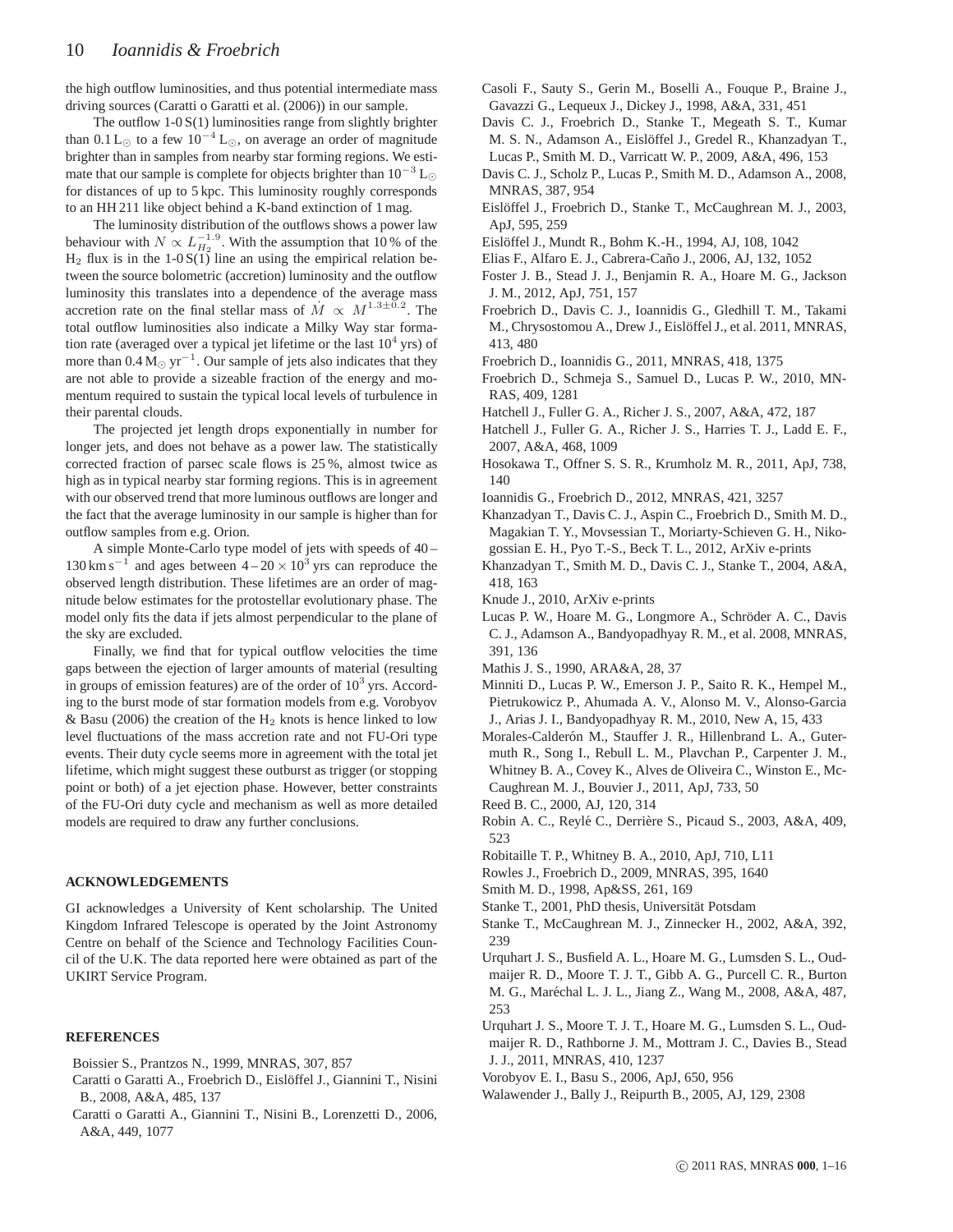#### **APPENDIX A: MHO PROPERTIES TABLE**

Table A1: Summary table of the MHO properties. In cases where several MHOs belong to the same outflow, the MHO number is labelled with an asterisk. Objects which coincide with a RMS source are labelled with  $a + sign$ . We list the MHO number, the distance, the flux in the  $1-0 S(1)$  line of  $H<sub>2</sub>$ , the luminosity in the 1-0 S(1) line of H2, the apparent and physical length. The numbers 1 and 2 indicate values determined using our two distance calibrations. 1 includes the Galactic Longitude and 2 does not. Objects where we could not determine a distance are indicated by †. In these cases we use the mean distance of all other objects to calculate luminosities and lengths.

|                       | Dist.            | Dist.            | $F[1-0S(1)]$                  | Lum.           | Lum.        | <b>Apparent</b>          | Length                 | Length       |
|-----------------------|------------------|------------------|-------------------------------|----------------|-------------|--------------------------|------------------------|--------------|
| <b>MHO</b>            | $\overline{2}$   | $\mathbf{1}$     |                               | $\overline{2}$ | $\mathbf 1$ | length                   | $\overline{2}$         | $\mathbf{1}$ |
|                       | (Kpc)            | (Kpc)            | [ $10E-18$ W/m <sup>2</sup> ] | [Solar]        | [Solar]     | (arcsec)                 | (pc)                   | (pc)         |
| MHO 2201*             | $\overline{3.1}$ | 4.1              | 405.482                       | 0.1212         | 0.2125      | 73                       | 1.1                    | 1.45         |
| MHO 2212*             |                  |                  |                               |                |             |                          |                        |              |
| MHO 2202 <sup>+</sup> | 3.1              | 4.1              | 77.481                        | 0.0231         | 0.0406      | $21\,$                   | 0.32                   | 0.42         |
| MHO 2203              | 2.1              | 3.1              | 278.893                       | 0.0379         | 0.0832      | 42                       | 0.43                   | 0.63         |
| <b>MHO 2204</b>       | 2.1              | 3.1              | 509.659                       | 0.0692         | 0.1520      | 50                       | 0.51                   | 0.75         |
| MHO 2205              | 2.1              | 3.1              | 58.429                        | 0.0080         | 0.0174      |                          |                        |              |
| MHO 2206*             | 3.4              | 3.4              | 304.384                       | 0.1100         | 0.1115      | 93                       | 1.54                   | 1.55         |
| MHO 2207*             |                  |                  |                               |                |             |                          |                        |              |
| MHO 2208*             |                  |                  |                               |                |             |                          |                        |              |
| MHO 2209              | 3.4              | 3.4              | 25.340                        | 0.0092         | 0.0093      | 26                       | 0.43                   | 0.43         |
| MHO 2210              | 3.4              | 3.4              | 20.150                        | 0.0073         | 0.0074      | 40                       | 0.66                   | 0.66         |
| MHO 2244              | 2.9              | 3.9              | 3.005                         | 0.0008         | 0.0014      | 35                       | 0.50                   | 0.66         |
| MHO 2245              | 2.1              | 3.1              | 12.587                        | 0.0017         | 0.0038      | $18\,$                   | $0.18\,$               | 0.27         |
| MHO 2246              | 2.1              | 3.1              | 7.588                         | 0.0010         | 0.0023      | $10\,$                   | 0.10                   | 0.15         |
| MHO 2247 <sup>+</sup> | 2.4              | 3.3              | 19.772                        | 0.0035         | 0.0068      | $70\,$                   | $0.80\,$               | 1.13         |
| <b>MHO 2248</b>       | 2.1              | 3.1              | 3.800                         | 0.0005         | 0.0011      | $26\,$                   | 0.26                   | 0.39         |
| MHO 2249              | 2.2              | 3.1              | 3.669                         | 0.0005         | 0.0011      | 95                       | 0.99                   | 1.45         |
| MHO 2250              | 4.3              | 4.9              | 8.288                         | 0.0048         | 0.0062      | 29                       | 0.61                   | 0.69         |
| MHO 2251 <sup>+</sup> | 4.3              | 4.9              | 3.033                         | 0.0018         | 0.0023      | $\overline{4}$           | $0.08\,$               | 0.09         |
| MHO 2252              | 3.0              | 4.0              | 2.406                         | 0.0007         | 0.0012      | 8.5                      | 0.12                   | 0.16         |
| MHO 2253              | $4.0\,$          | 4.7              | 10.497                        | 0.0053         | 0.0073      | $\overline{\phantom{a}}$ |                        |              |
| MHO 2254              | 3.3              | 3.9              | 9.463                         | 0.0032         | 0.0046      | 54                       | 0.86                   | 1.03         |
| MHO 2255              | 3.5              | 4.0              | 1.058                         | 0.0004         | 0.0005      | $10\,$                   | 0.17                   | 0.20         |
| MHO 2256              | $3.5$            | 4.0              | 3.435                         | 0.0013         | 0.0018      | $\overline{9}$           | 0.15                   | 0.18         |
| MHO 2257              | 3.5              | 4.0              | 4.862                         | 0.0018         | 0.0025      | 18                       | 0.3                    | 0.35         |
| <b>MHO 2258</b>       | 3.3              | 3.9              | 4.044                         | 0.0014         | 0.0019      | $\qquad \qquad -$        |                        |              |
| MHO 2259              | 2.6              | 3.3              | 7.424                         | 0.0015         | 0.0025      | $\overline{\phantom{a}}$ |                        |              |
| MHO 2260              | 3.7              | 4.2              | 22.339                        | 0.0098         | 0.0120      | 25                       | 0.45                   | 0.50         |
| MHO 2261              | 3.7              | 4.2              | 62.588                        | 0.0273         | 0.0337      | 72                       | 1.31                   | 1.45         |
| MHO 2262 <sup>+</sup> | 4.7              | 4.7              | 9.502                         | 0.0066         | 0.0066      | $18\,$                   | 0.41                   | 0.41         |
| MHO 2263              | 3.9              | 4.1              | 6.439                         | 0.0031         | 0.0034      | 23                       | 0.44                   | 0.46         |
| MHO 2264              | 3.9              | 4.1              | 15.185                        | 0.0073         | 0.0080      | $18\,$                   | 0.34                   | 0.36         |
| MHO 2265              | 3.1              | 3.7              | 3.983                         | 0.0012         | 0.0017      | $18\,$                   | 0.27                   | 0.32         |
| MHO 2266              | 3.4              | 3.9              | 5.976                         | 0.0022         | 0.0028      | $28\,$                   | 0.46                   | 0.53         |
| MHO 2267              | 3.8              | 4.1              | 3.236                         | 0.0015         | 0.0017      | $\qquad \qquad -$        |                        |              |
| MHO 2268              | 4.4              | 4.5              | 0.108                         | 0.0001         | 0.0001      | $\overline{\phantom{a}}$ |                        |              |
| MHO 2269 <sup>+</sup> | 4.3              | 4.5              | 32.477                        | 0.0191         | 0.0204      | 60                       | 1.27                   | 1.31         |
| MHO 2270              | 3.4              | 3.8              | 1.148                         | 0.0004         | 0.0005      | $8\,$                    | 0.13                   | 0.15         |
| MHO 2271              | 3.4              | 3.8              | 6.578                         | 0.0024         | 0.0029      | 19.5                     | 0.33                   | 0.36         |
| MHO 2272              | 3.4              | 3.7              | 3.822                         | 0.0014         | 0.0016      | 2.5                      | 0.04                   | 0.04         |
| MHO 2273              | 4.0              | 4.1              | 2.535                         | 0.0012         | 0.0013      | $\overline{\phantom{a}}$ |                        |              |
| MHO 2274              | 3.4              | 3.6              | 17.829                        | 0.0065         | 0.0072      | 66                       | 1.1                    | 1.15         |
| MHO 2275              | 3.4              | 3.6              | 17.181                        | 0.0062         | 0.0069      |                          |                        |              |
| MHO 2276              | 3.9              | $4.0$            | 2.777                         | 0.0013         | 0.0014      | 8                        | 0.15                   | 0.15         |
| <b>MHO 2277</b>       | $3.6\dagger$     | 3.7 <sub>†</sub> | 24.144                        | 0.0097         | 0.0104      |                          |                        |              |
| <b>MHO 2278</b>       | 3.7 <sub>†</sub> | 3.7 <sub>†</sub> | 13.823                        | 0.0058         | 0.0059      | 20                       | 0.36                   | 0.36         |
|                       |                  |                  |                               |                |             |                          | Continued on next page |              |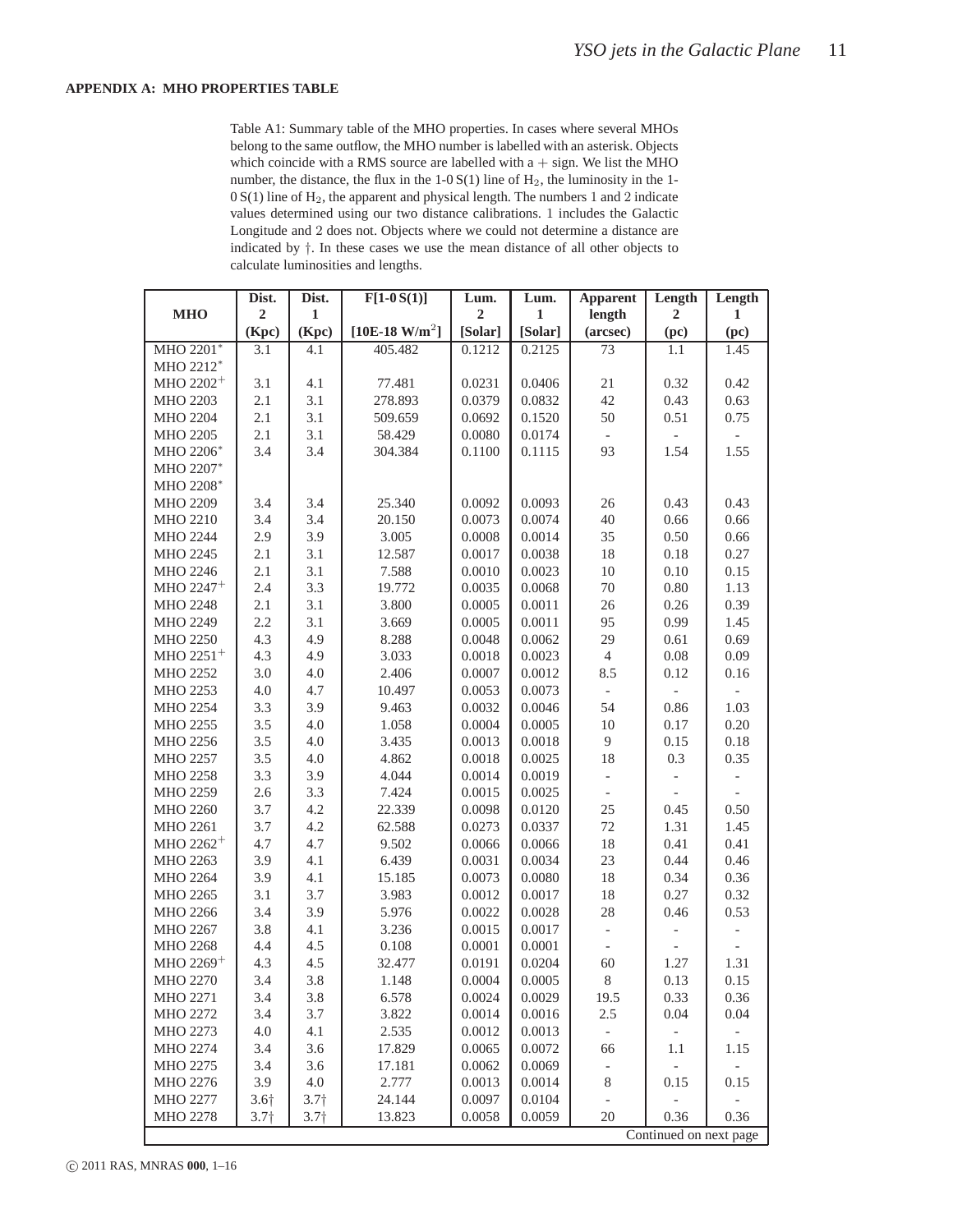|                         | Dist.                                 | Dist.            | $F[1-0S(1)]$    | Lum.             | Lum.    | <b>Apparent</b>                                      | Length                   | Length                   |
|-------------------------|---------------------------------------|------------------|-----------------|------------------|---------|------------------------------------------------------|--------------------------|--------------------------|
| <b>MHO</b>              | $\overline{2}$                        | $\mathbf{1}$     |                 | $\boldsymbol{2}$ | 1       | length                                               | $\overline{2}$           | $\mathbf{1}$             |
|                         | (Kpc)                                 | (Kpc)            | $[10E-18 W/m2]$ | [Solar]          | [Solar] | (arcsec)                                             | (pc)                     | (pc)                     |
| <b>MHO 2279</b>         | 4.3                                   | 4.2              | 3.023           | 0.0017           | 0.0016  | $\overline{5}$                                       | 0.1                      | 0.10                     |
| MHO 2280*               | 4.3                                   | 4.2              | 13.119          | 0.0074           | 0.0070  | 49                                                   | 1.01                     | 0.99                     |
| MHO 2281*               |                                       |                  |                 |                  |         |                                                      |                          |                          |
| MHO 2282                | 3.5                                   | 3.6              | 3.561           | 0.0014           | 0.0014  |                                                      |                          |                          |
| MHO 2283                | 3.5                                   | 3.6              | 2.511           | 0.0009           | 0.0010  | 20                                                   | 0.33                     | 0.35                     |
| MHO 2284 <sup>+</sup>   | 3.5                                   | 3.6              | 3.745           | 0.0014           | 0.0015  | 18                                                   | 0.3                      | 0.31                     |
| MHO 2285                | 3.5                                   | 3.6              | 2.482           | 0.0009           | 0.0010  | 33                                                   | 0.55                     | 0.58                     |
| MHO 2286                | 3.4                                   | 3.6              | 13.093          | 0.0048           | 0.0053  | $\frac{1}{2}$                                        |                          |                          |
| MHO 2287                | 3.6                                   | 3.7              | 3.239           | 0.0013           | 0.0013  | $\frac{1}{2}$                                        |                          |                          |
| <b>MHO 2288</b>         | 3.6                                   | 3.7              | 10.087          | 0.0040           | 0.0042  | $\frac{1}{2}$                                        |                          |                          |
| MHO 2289                | 3.6                                   | 3.7              | 3.036           | 0.0012           | 0.0013  | $\blacksquare$                                       |                          |                          |
| MHO 2290                | 3.6                                   | 3.7              | 12.735          | 0.0051           | 0.0053  | 27                                                   | 0.47                     | 0.48                     |
| MHO 2291                | 3.4                                   | 3.5              | 38.832          | 0.0144           | 0.0152  | 112                                                  | 1.87                     | 1.92                     |
| MHO 2292                | 5.3                                   | 4.9              | 7.950           | 0.0070           | 0.0060  | 6                                                    | 0.16                     | 0.14                     |
| MHO 2293                | 3.5                                   | 3.4              | 5.838           | 0.0022           | 0.0021  | $\frac{1}{2}$                                        | $\overline{\phantom{0}}$ |                          |
| MHO 2294                | 3.5                                   | 3.4              | 1.553           | 0.0006           | 0.0006  |                                                      |                          |                          |
| MHO 2295                | 3.5                                   | 3.4              | 1.385           | 0.0005           | 0.0005  |                                                      |                          |                          |
| MHO $2296$ <sup>+</sup> | 3.5                                   | 3.4              | 2.170           | 0.0008           | 0.0008  | $\overline{\phantom{a}}$                             |                          | $\overline{a}$           |
| MHO 2297                | 3.3                                   | 3.2              | 1.326           | 0.0004           | 0.0004  | 10                                                   | 0.16                     | 0.16                     |
| <b>MHO 2298</b>         | 4.1 <sub>†</sub>                      | 3.7 <sub>†</sub> | 30.286          | 0.0156           | 0.0130  | $\overline{\phantom{0}}$                             |                          |                          |
| MHO 2299                | 3.0 <sub>1</sub>                      | 3.7 <sub>†</sub> | 4.781           | 0.0014           | 0.0021  | $\frac{1}{2}$                                        | $\overline{\phantom{0}}$ | $\overline{\phantom{a}}$ |
| MHO 2436                | $4.1\dagger$                          | 3.7 <sub>†</sub> | 10.940          | 0.0057           | 0.0047  |                                                      |                          |                          |
| MHO 2437                | 4.5                                   | 4.1              | 28.685          | 0.0181           | 0.0150  |                                                      |                          |                          |
| MHO 2438                | 4.8                                   | 4.3              | 5.005           | 0.0036           | 0.0028  | $\overline{\phantom{a}}$                             | $\overline{a}$           |                          |
| MHO 2439                | 4.1                                   | 3.7              | 5.294           | 0.0027           | 0.0022  | $\frac{1}{2}$                                        |                          |                          |
| MHO 2440                | 4.1                                   | 3.7              | 6.636           | 0.0034           | 0.0028  | 20                                                   | 0.39                     | 0.35                     |
| MHO 2441                | 4.1 <sub>†</sub>                      | 3.7 <sub>†</sub> | 19.608          | 0.0104           | 0.0084  | 12                                                   | 0.24                     | 0.22                     |
| MHO 2442                | 4.2                                   | 3.8              | 13.718          | 0.0076           | 0.0062  | $\overline{\phantom{0}}$                             |                          |                          |
| MHO 2443                | 4.9                                   | 4.3              | 7.008           | 0.0052           | 0.0040  | $\overline{\phantom{a}}$                             |                          |                          |
| MHO 2444                | 4.8                                   | 4.2              | 11.168          | 0.0080           | 0.0062  | 3.5                                                  | 0.08                     | 0.07                     |
| MHO 2445                | 4.8                                   | 4.3              | 3.482           | 0.0025           | 0.0020  | 11                                                   | 0.26                     | 0.23                     |
| MHO 2446                | 3.8                                   | 3.4              | 3.608           | 0.0016           | 0.0013  | $\qquad \qquad -$                                    |                          |                          |
| MHO 2447                | 3.8                                   | 3.4              | 6.586           | 0.0030           | 0.0024  |                                                      |                          |                          |
| MHO 2448                | 4.9                                   | 4.3              | 7.518           | 0.0056           | 0.0043  | 115                                                  | 2.72                     | 2.38                     |
| MHO 2449                | 4.9                                   | 4.3              | 3.770           | 0.0028           | 0.0021  | $\overline{4}$                                       | 0.09                     | $0.08\,$                 |
| MHO 2450                | 4.9                                   | 4.3              | 0.289           | 0.0002           | 0.0002  | 15                                                   | 0.35                     | 0.31                     |
| MHO 2451                | 4.9                                   | 4.3              | 8.806           | 0.0065           | 0.0050  | $\qquad \qquad -$                                    | $\overline{\phantom{0}}$ |                          |
| MHO 2452                | 4.9                                   | 4.3              | 0.719           | 0.0005           | 0.0004  | $\overline{\phantom{0}}$                             | $\frac{1}{2}$            | $\overline{\phantom{a}}$ |
| MHO 2453                | 4.9                                   | 4.3              | 3.087           | 0.0023           | 0.0018  | 43                                                   | 1.01                     | 0.89                     |
| MHO 2454                | 5.4                                   | 4.6              | 45.166          | 0.0403           | 0.0298  | $25\,$                                               | 0.65                     | 0.56                     |
| MHO 2455                | 5.4                                   | 4.6              | 5.353           | 0.0048           | 0.0035  | $\qquad \qquad -$                                    | -                        |                          |
| MHO 2456                | $3.6\dagger$                          | 3.7 <sub>†</sub> | 8.493           | 0.0035           | 0.0037  | $\overline{\phantom{a}}$                             |                          |                          |
| MHO 3200                | 3.0 <sub>1</sub>                      | 3.7 <sub>†</sub> | 68.260          | 0.0195           | 0.0294  | 80                                                   | 1.18                     | 1.44                     |
| MHO 3201                | $3.0$ <sup><math>\dagger</math></sup> | 3.7 <sub>†</sub> | 3.534           | 0.0010           | 0.0015  | $\boldsymbol{7}$                                     | 0.1                      | 0.13                     |
| MHO 3202                | 3.6                                   | 3.5              | 6.238           | 0.0026           | 0.0024  | 51                                                   | 0.9                      | 0.88                     |
| MHO 3203                | $3.7\,$                               | 3.6              | 3.383           | 0.0015           | 0.0014  | $\overline{\phantom{a}}$                             |                          |                          |
| MHO 3204                | 3.7                                   | 3.6              | 3.304           | 0.0014           | 0.0013  | 50                                                   | 0.91                     | 0.87                     |
| MHO 3205                | 3.6                                   | 3.5              | 2.275           | 0.0009           | 0.0009  | 12                                                   | 0.21                     | 0.20                     |
| MHO 3206                | 3.3                                   | 3.3              | 3.439           | 0.0012           | 0.0011  |                                                      |                          |                          |
| <b>MHO 3207</b>         | 3.3                                   | 3.3              | 4.159           | 0.0014           | 0.0014  | $\overline{\phantom{0}}$                             |                          |                          |
| <b>MHO 3208</b>         | 3.3                                   | 3.3              | 1.440           | 0.0005           | 0.0005  | $\overline{\phantom{0}}$                             | -                        |                          |
| MHO 3209                | 3.3                                   | 3.3              | 5.022           | 0.0017           | 0.0017  | $\overline{\phantom{0}}$<br>$\overline{\phantom{a}}$ |                          |                          |
| MHO 3210                | 3.6                                   | 3.5              | 2.853           | 0.0012           | 0.0011  | 12                                                   | 0.21                     | 0.20                     |
| MHO 3211                |                                       | 3.5              |                 | 0.0117           |         | 54                                                   | 0.94                     | 0.91                     |
|                         | 3.6                                   |                  | 29.166          |                  | 0.0110  |                                                      |                          |                          |
| MHO 3212                | 3.6                                   | 3.5              | 2.527           | 0.0010           | 0.0010  | $\overline{\phantom{a}}$<br>34                       |                          |                          |
| MHO 3213                | 3.0                                   | 3.0              | 6.857           | 0.0019           | 0.0019  | 28                                                   | 0.49                     | 0.49                     |
| MHO 3214                | $3.9\dagger$                          | 3.7 <sub>†</sub> | 6.214           | 0.0029           | 0.0027  |                                                      | 0.53                     | 0.50                     |
|                         |                                       |                  |                 |                  |         |                                                      | Continued on next page   |                          |

**Table A1 – continued from previous page**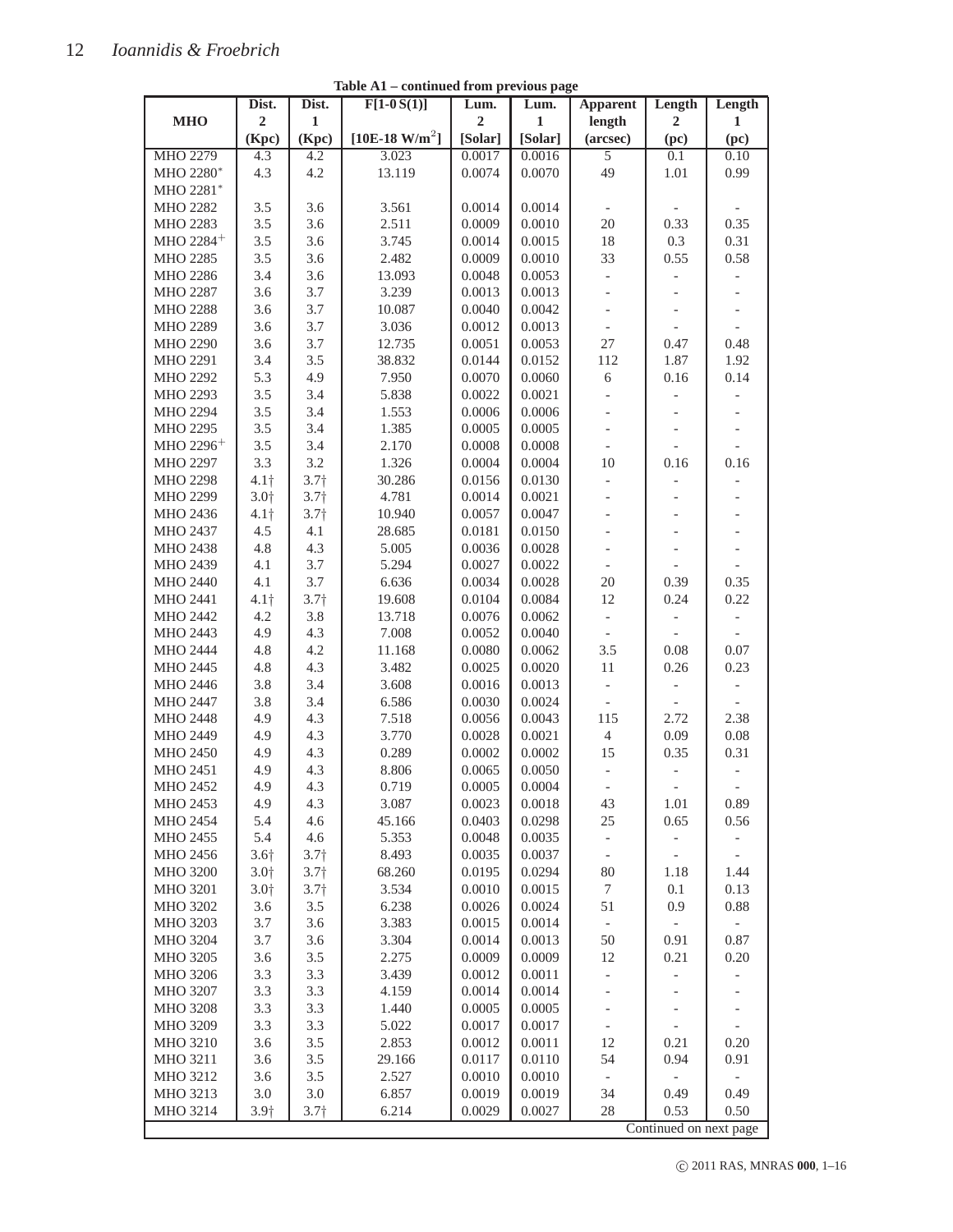|                 | Dist.            | Dist.            | $F[1-0S(1)]$                  | Lum.           | Lum.         | <b>Apparent</b>          | Length                   | Length |
|-----------------|------------------|------------------|-------------------------------|----------------|--------------|--------------------------|--------------------------|--------|
| <b>MHO</b>      | $\overline{2}$   | 1                |                               | $\overline{2}$ | $\mathbf{1}$ | length                   | $\overline{2}$           | 1      |
|                 | (Kpc)            | (Kpc)            | [ $10E-18$ W/m <sup>2</sup> ] | [Solar]        | [Solar]      | (arcsec)                 | (pc)                     | (pc)   |
| MHO 3215        | 3.9 <sub>1</sub> | $3.7+$           | 4.387                         | 0.0021         | 0.0019       |                          |                          |        |
| MHO 3216        | 3.1              | 4.1              | 82.356                        | 0.0245         | 0.0432       | 26                       | 0.39                     | 0.52   |
| MHO 3217        | 2.2              | 3.2              | 15.238                        | 0.0022         | 0.0049       | 45                       | 0.47                     | 0.70   |
| MHO 3218        | 2.2              | 3.2              | 5.549                         | 0.0008         | 0.0018       | 58                       | 0.61                     | 0.90   |
| MHO 3219        | 2.2              | 3.2              | 12.049                        | 0.0017         | 0.0039       | 59                       | 0.62                     | 0.92   |
| MHO 3220        | 2.2              | 3.2              | 8.344                         | 0.0012         | 0.0027       |                          |                          |        |
| <b>MHO 3221</b> | 3.2              | 4.1              | 16.329                        | 0.0053         | 0.0086       |                          |                          |        |
| MHO 3222        | 2.5              | 3.4              | 10.380                        | 0.0020         | 0.0037       | 6.5                      | 0.08                     | 0.11   |
| <b>MHO 3223</b> | 1.9              | 2.9              | 3.129                         | 0.0004         | 0.0008       |                          |                          |        |
| MHO 3224        | 2.6              | 3.5              | 1.700                         | 0.0004         | 0.0006       | $\overline{\phantom{0}}$ | $\qquad \qquad -$        |        |
| MHO 3225        | 2.6              | 3.5              | 0.964                         | 0.0002         | 0.0004       |                          | $\overline{\phantom{a}}$ |        |
| MHO 3226        | 2.6              | 3.5              | 3.466                         | 0.0007         | 0.0013       |                          | $\overline{\phantom{0}}$ |        |
| MHO 3227        | 2.6              | 3.5              | 0.586                         | 0.0001         | 0.0002       |                          | $\overline{\phantom{0}}$ |        |
| MHO 3228        | 2.0              | 3.1              | 2.092                         | 0.0003         | 0.0006       |                          | $\overline{\phantom{0}}$ |        |
| MHO 3229        | 4.1              | 4.2              | 3.135                         | 0.0017         | 0.0017       |                          | $\overline{\phantom{a}}$ |        |
| MHO 3230        | 2.0              | 3.1              | 5.628                         | 0.0007         | 0.0017       |                          |                          |        |
| <b>MHO 3231</b> | 2.0              | 3.1              | 2.024                         | 0.0002         | 0.0006       |                          |                          |        |
| <b>MHO 3232</b> | 2.0              | 3.1              | 1.201                         | 0.0001         | 0.0004       |                          | $\overline{\phantom{0}}$ |        |
| <b>MHO 3233</b> | 2.2              | 3.3              | 1.428                         | 0.0002         | 0.0005       |                          | $\overline{\phantom{a}}$ |        |
| MHO 3234        | 3.1 <sub>†</sub> | 3.7 <sub>†</sub> | 3.940                         | 0.0012         | 0.0017       |                          |                          |        |
| MHO 3235        | 3.7              | 3.9              | 8.045                         | 0.0034         | 0.0039       |                          | $\overline{\phantom{0}}$ |        |
| MHO 3236        | 2.9              | 3.3              | 0.913                         | 0.0002         | 0.0003       |                          |                          |        |
| MHO 3237        | 4.1              | 4.2              | 7.729                         | 0.0041         | 0.0042       | 18                       | 0.36                     | 0.36   |
| MHO 3238        | 3.2              | 3.4              | 8.895                         | 0.0029         | 0.0033       | $\overline{\phantom{0}}$ |                          |        |
| MHO 3239        | 3.2              | 3.4              | 15.135                        | 0.0049         | 0.0055       |                          |                          |        |
| MHO 3240        | 3.6              | 3.8              | 60.245                        | 0.0249         | 0.0266       | 126                      | 2.22                     | 2.30   |
| MHO 3241        | 3.1              | 3.1              | 28.141                        | 0.0083         | 0.0087       | 40                       | 0.6                      | 0.61   |
| MHO $3242^+$    | 3.4              | 3.4              | 16.002                        | 0.0058         | 0.0059       |                          |                          |        |
| MHO 3243        | 3.4              | 3.4              | 8.172                         | 0.0030         | 0.0030       | 38                       | 0.63                     | 0.63   |
| MHO 3244        | 3.4              | 3.4              | 8.433                         | 0.0030         | 0.0031       |                          |                          |        |
| MHO 3246        | $3.1+$           | 3.7 <sub>†</sub> | 17.575                        | 0.0053         | 0.0076       | 4.5                      | 0.07                     | 0.08   |

**Table A1 – continued from previous page**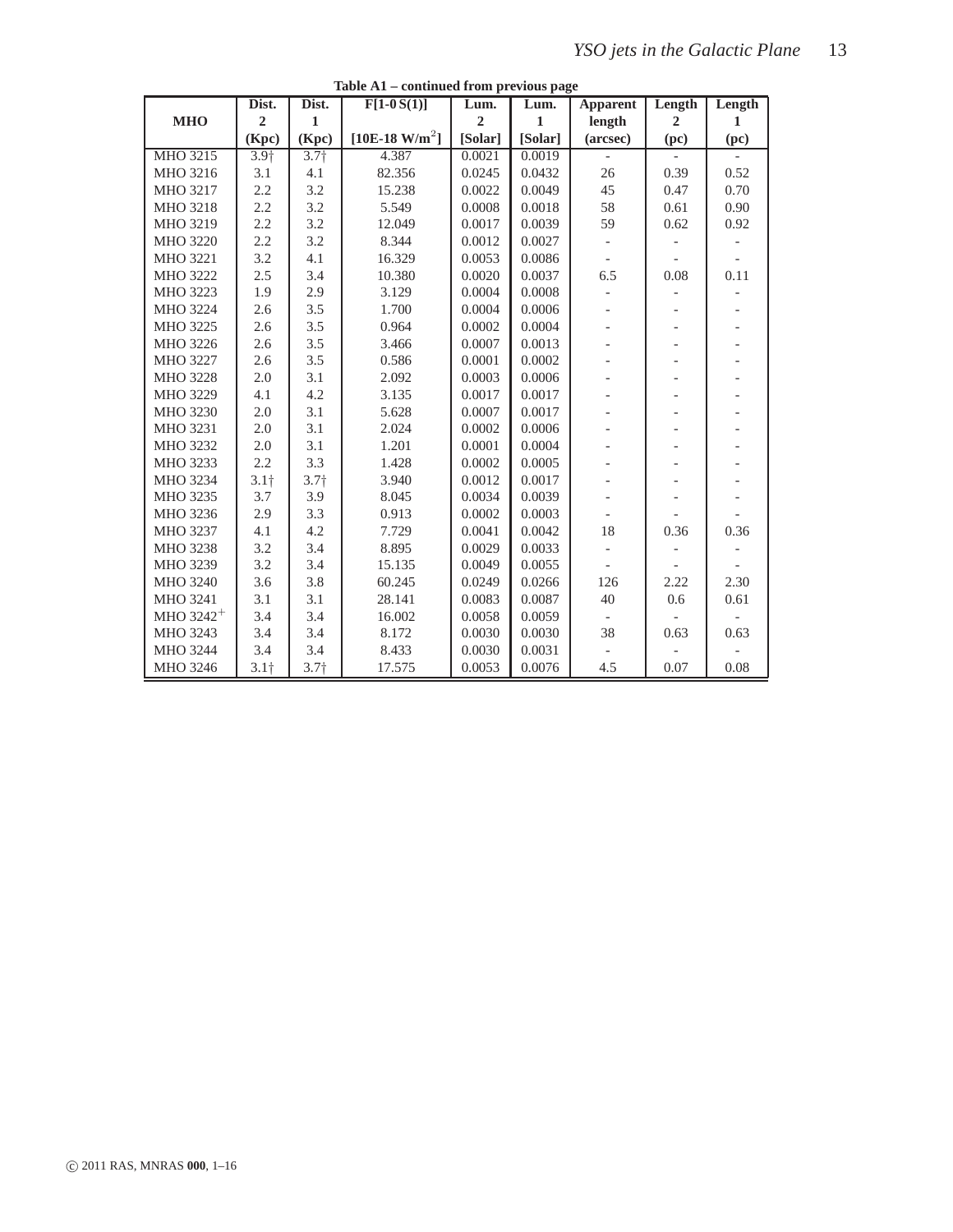#### **APPENDIX B: CORRECTED MHO PROPERTIES TABLE**

| <b>MHO</b>      | RA         | DEC         | $F[1-0S(1)]$               | <b>Flux error</b>             | length   | position angle | possible               | source RA  | source DEC  |
|-----------------|------------|-------------|----------------------------|-------------------------------|----------|----------------|------------------------|------------|-------------|
|                 | (J2000)    | (J2000)     | [10E-18 W/m <sup>2</sup> ] | [ $10E-18$ W/m <sup>2</sup> ] | (arcsec) | (degrees)      | source                 | (J2000)    | (J2000)     |
| <b>MHO 2271</b> | 18:35:31.7 | $-08:52:17$ | 6.578                      | 0.465                         | 19.5     | 102            | G023.2293-00.5289      | 18:35:30.4 | $-08:52:13$ |
| <b>MHO 2272</b> | 18:35:51.3 | $-08:41:13$ | 3.822                      | 0.239                         | 2.5      | 135            | G023.4319-00.5212      | 18:35:51.4 | $-08:41:10$ |
| MHO 2276        | 18:35:22.9 | $-07:19:17$ | 2.777                      | 0.165                         |          | 180            | $G(024.5919 + 00.2119$ | 18:35:22.9 | $-07:19:10$ |
| MHO 2280*       | 18:38:55.4 | $-06:52:37$ | 6.770                      | .073                          | 49       | 145            | G025.3846-00.3724      | 18:38:56.5 | $-06:53:02$ |
| MHO 2281*       | 18:38:57.3 | $-06:53:15$ | 6.350                      | 0.620                         | ×        | ∗              |                        | ∗          | ∗           |

Table B1: Properties of the five MHOs for which we identified a different driving source candidate compared to Paper I. An asterisk indicates MHOs which belong to the same outflow.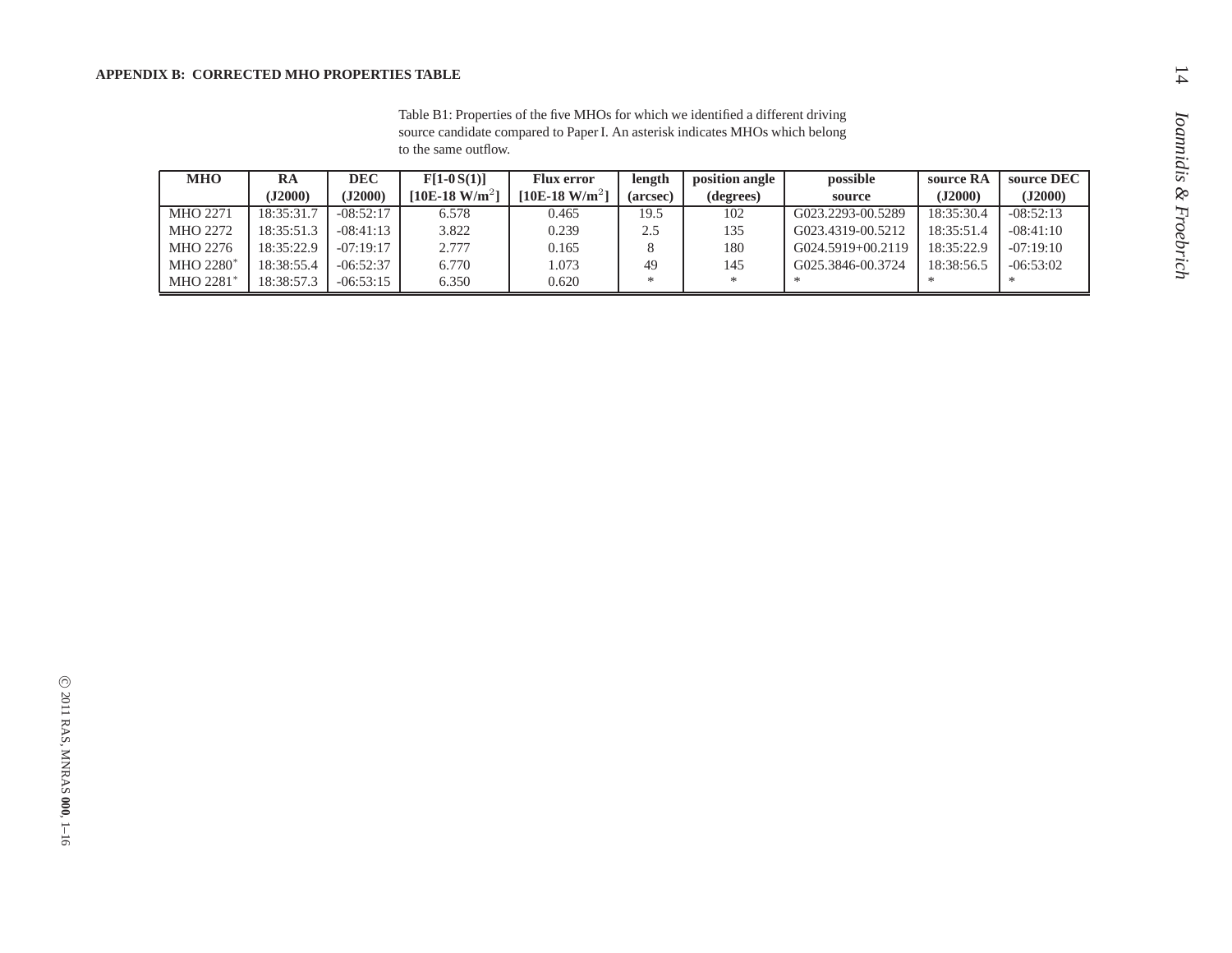#### **APPENDIX C: CORRECTED MHO IMAGES**

Table C1: Finding charts of the MHOs where we identified different driving sources compared to Paper I. An asterisk indicates MHOs which belong to the same outflow.

| <b>MHO</b> | <b>Image</b>     | <b>Comments</b>                                                                                                                                             |
|------------|------------------|-------------------------------------------------------------------------------------------------------------------------------------------------------------|
| MHO 2271   | 20100711 00300 V | A faint bow shock like emission to the South East of candidate source<br>Glimpse G023.2293-00.5289.                                                         |
| MHO 2272   |                  | Two compact knots with candidate source Glimpse G023.4319-<br>00.5212 in the middle.                                                                        |
| MHO 2276   |                  | A faint elongated emission knot South of candidate source Glimpse<br>G024.5919+00.2119.                                                                     |
| MHO 2280*  |                  | A bright emission knot aligned with MHO 2281 and most likely driven<br>by candidate source Glimpse G025.3846-00.3724.                                       |
| MHO 2281*  | <b>VIHO</b>      | Extended bright, partly diffuse emission knot that is part of the<br>same flow as MHO 2280 that is driven by candidate source Glimpse<br>G025.3846-00.3724. |